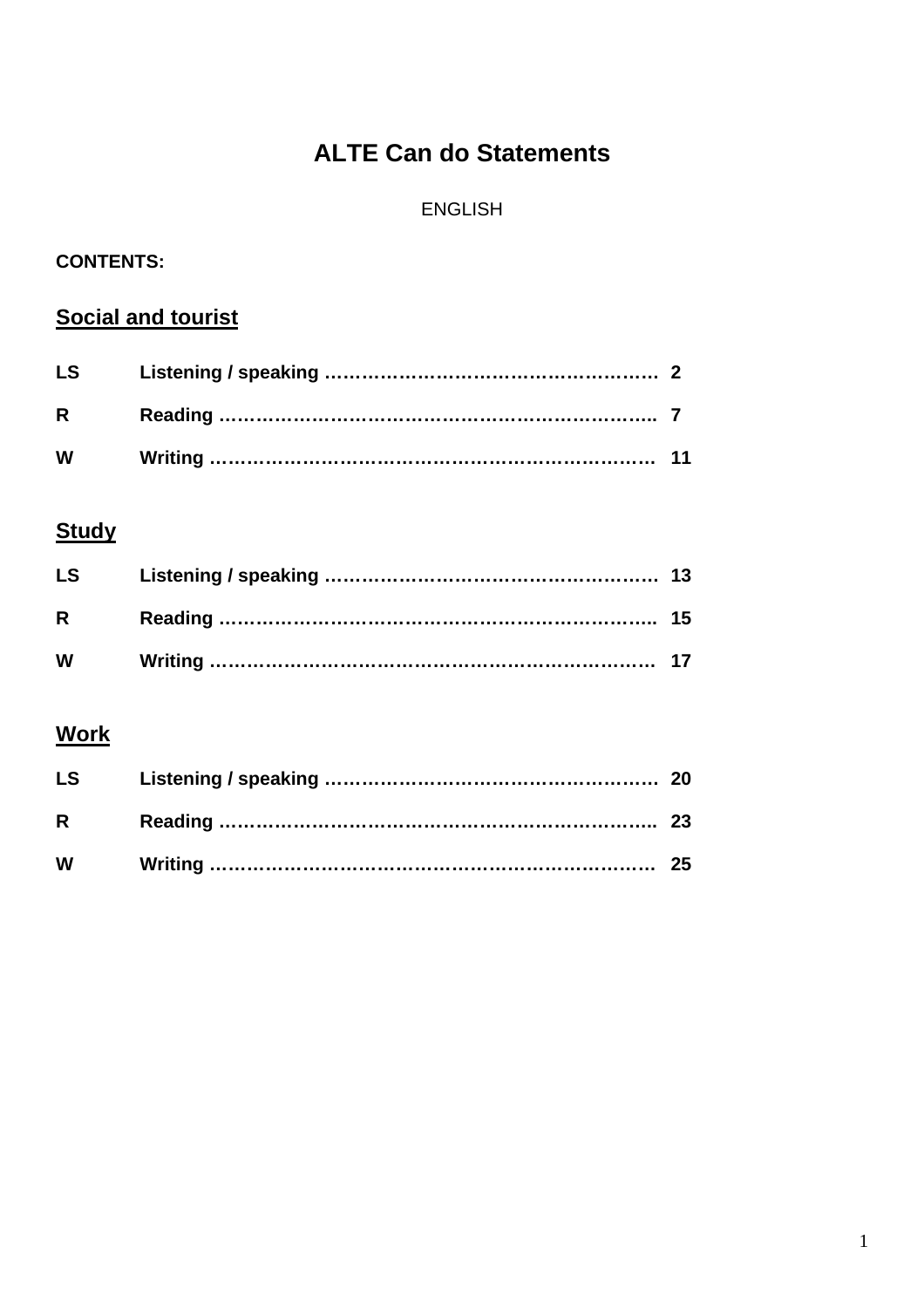# **Social and tourist**

## **LS Listening / speaking**

## *Level A1*

#### **Social and tourist Listening / speaking Day-to-day survival 3**

- 36 CAN ask simple questions of a factual nature and understand the answers provided these are expressed in simple language (for example, 'Where is the dining-room?' 'It's on the first floor', etc.).
- 37 CAN make simple complaints, for example 'The water is cold'.

#### **Social and tourist Listening / speaking Day-to-day survival 5**

- 66 CAN understand straightforward explanations of, for example, the members of the host family and the layout of the house.
- 69 CAN take part in a conversation of a basic factual nature on a predictable topic, i.e. her/his home country, family, school, etc.

#### **Social and tourist Listening / speaking Health**

105 CAN answer straightforward questions such as 'Does that hurt?' and understand simple instructions such as 'Take these three times a day'.

**Social and tourist Listening / speaking Travel**

114 CAN understand simple directions, e.g. 'turn left at the end of the road'.

## *Level A2*

#### **Social and tourist Listening / speaking Day-to-day survival 1**

- 3 CAN ask for what is required, if it is something which the shopkeeper can readily understand.
- 4 CAN, where appropriate, bargain in the market place to a minimal extent, with the help of body language (fingers, nod/shake of head, etc.).
- 7 CAN exchange basic information, related to place in the queue, etc., with other customers.
- 2 CAN go to a counter service shop and ask for what (s)he wants where goods are on display. CAN ask for prices and quantities. CAN understand prices when quoted.

#### **Social and tourist Listening / speaking Day-to-day survival 2**

- 20 CAN express an opinion about food.
- 21 CAN make simple complaints, for example, 'The food is cold'.
- 19 CAN ask simple questions about the menu and understand simple answers.
- 18 CAN get the attention of staff in an appropriate way and order a meal in a restaurant.
- 22 CAN go to a self-service establishment or similar establishment and order what (s)he wants.

#### **Social and tourist Listening / speaking Day-to-day survival 3**

- 35 CAN book a room (face-to-face) in a hotel, bed and breakfast, etc.
- 40 CAN make a complaint about simple matters, for example 'The light in my room doesn't work.'

#### **Social and tourist Listening / speaking Day-to-day survival 5**

- 75 CAN express opinions in a limited way. CAN take part in 'small talk' with peers.
- 68 CAN understand, and ask questions about, house rules/conventions, such as the time of meals. IS LIKELY to need explanation with demonstration and/or access to a dictionary for matters such as, for example, how to turn the hot water boiler on.
- 70 CAN ask questions about and understand the answers relating to most routine matters that are likely to arise when settling into a host family.

**Social and tourist Listening / speaking Day-to-day survival 6**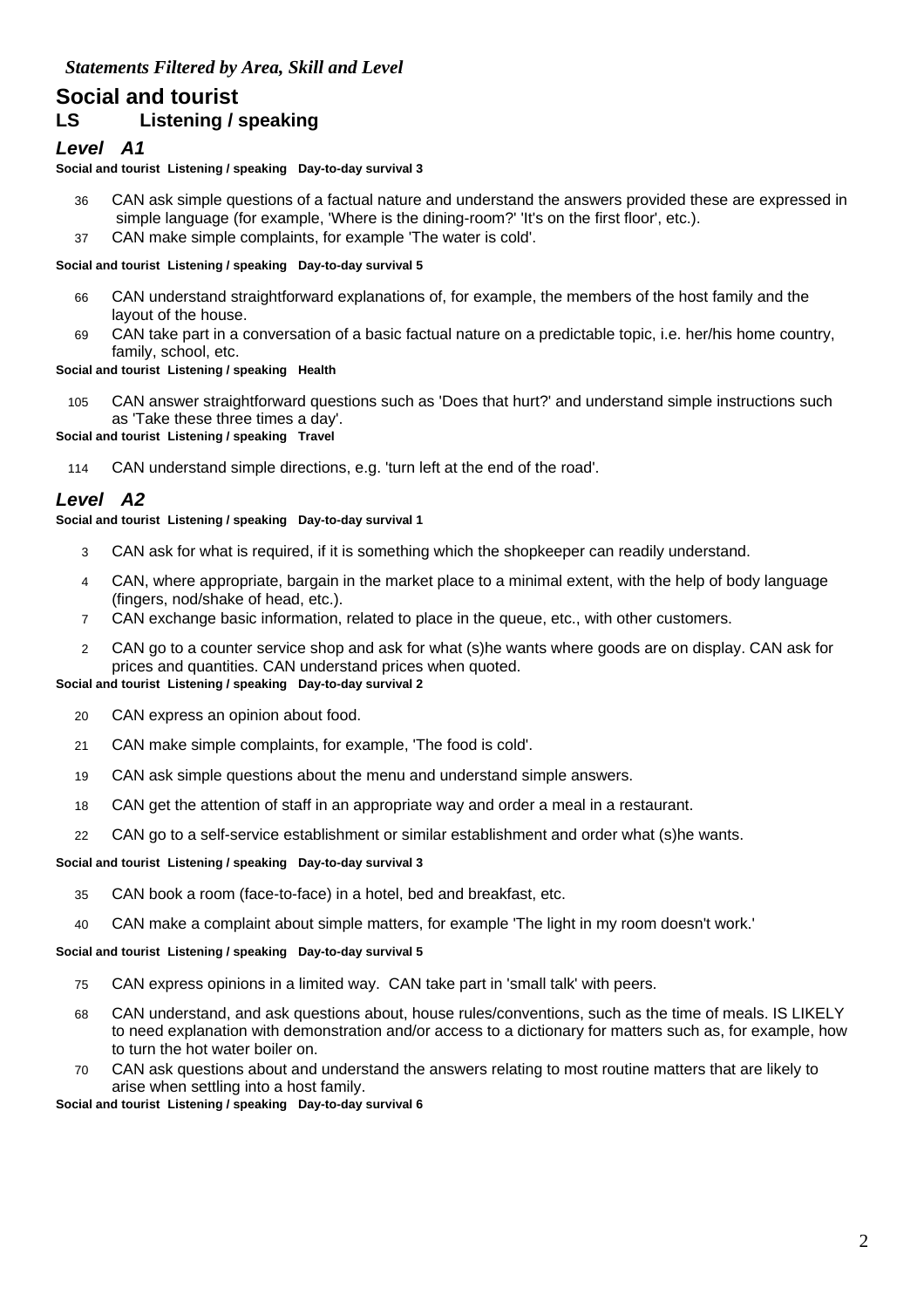- 87 CAN ask for simple post office services (e.g. 'I want to send this to Oman', 'One first class stamp, please').
- 85 CAN ask to change money at a bank (e.g.'Can I change these here?').

#### **Social and tourist Listening / speaking Emergencies**

130 CAN call an emergency number, give location and ask for relevant service.

#### **Social and tourist Listening / speaking Health**

- 101 CAN indicate the nature of a problem to a health professional, perhaps using gestures and body language.
- 102 CAN understand simple questions and instructions, e.g. 'take this to a pharmacy', 'stay in bed'.
- 100 CAN ask (face-to-face) for a medical appointment and understand the reply.

#### **Social and tourist Listening / speaking Personal contacts (at a distance)**

- 515 CAN understand a simple phone message and confirm details of the message.
- 187 CAN participate in a simple phone conversation with a known person on a predictable topic, e.g. travel arrangements.

#### **Social and tourist Listening / speaking Sightseeing**

- 140 CAN give simple explanations about familiar places.
- 139 CAN ask simple questions for further information, for example 'When was it built?'.
- 137 CAN ask for and understand the required information from a tourist office, provided this is of a familiar, non-specialised nature.
- 135 CAN understand the outline of simple information given on a guided tour in a predictable situation, for example 'This is Buckingham Palace, where the Queen lives'.

#### **Social and tourist Listening / speaking Travel**

- 113 CAN go to a travel information centre at, for example, a railway/bus station and ask for information as to how to get from A to B. CAN ask to book tickets.
- 117 CAN give and understand straightforward directions, provided that these are not lengthy and/or complex.
- 112 CAN, on arrival in a foreign country, answer routine questions such as 'How long are you staying?' and respond appropriately to instructions such as 'Open your suitcase', etc.

#### *Level Beg*

#### **Social and tourist Listening / speaking Day-to-day survival 2**

17 CAN go to a self-service or fast food establishment and order a meal, especially where the food on offer is either visually illustrated or can be pointed to.

#### **Social and tourist Listening / speaking Day-to-day survival 5**

67 CAN ask simple questions of a factual nature, for example 'Where is the bathroom?'

#### **Social and tourist Listening / speaking Personal contacts (at a distance)**

186 CAN understand simple phone messages, e.g. 'We're arriving tomorrow at half past four'.

#### *Level B1*

**Social and tourist Listening / speaking Day-to-day survival 1**

- 5 CAN go to a counter service shop and ask for most of what (s)he wants.
- 6 CAN bargain in the market place where what is purchased is a relatively straightforward item and where the transaction is restricted to the exchange of the item for cash.
- 503 CAN understand where the shopkeeper explains the difference between two or more products all serving the same basic purpose.

#### **Social and tourist Listening / speaking Day-to-day survival 2**

28 CAN compliment restaurant staff effectively about food and/or service.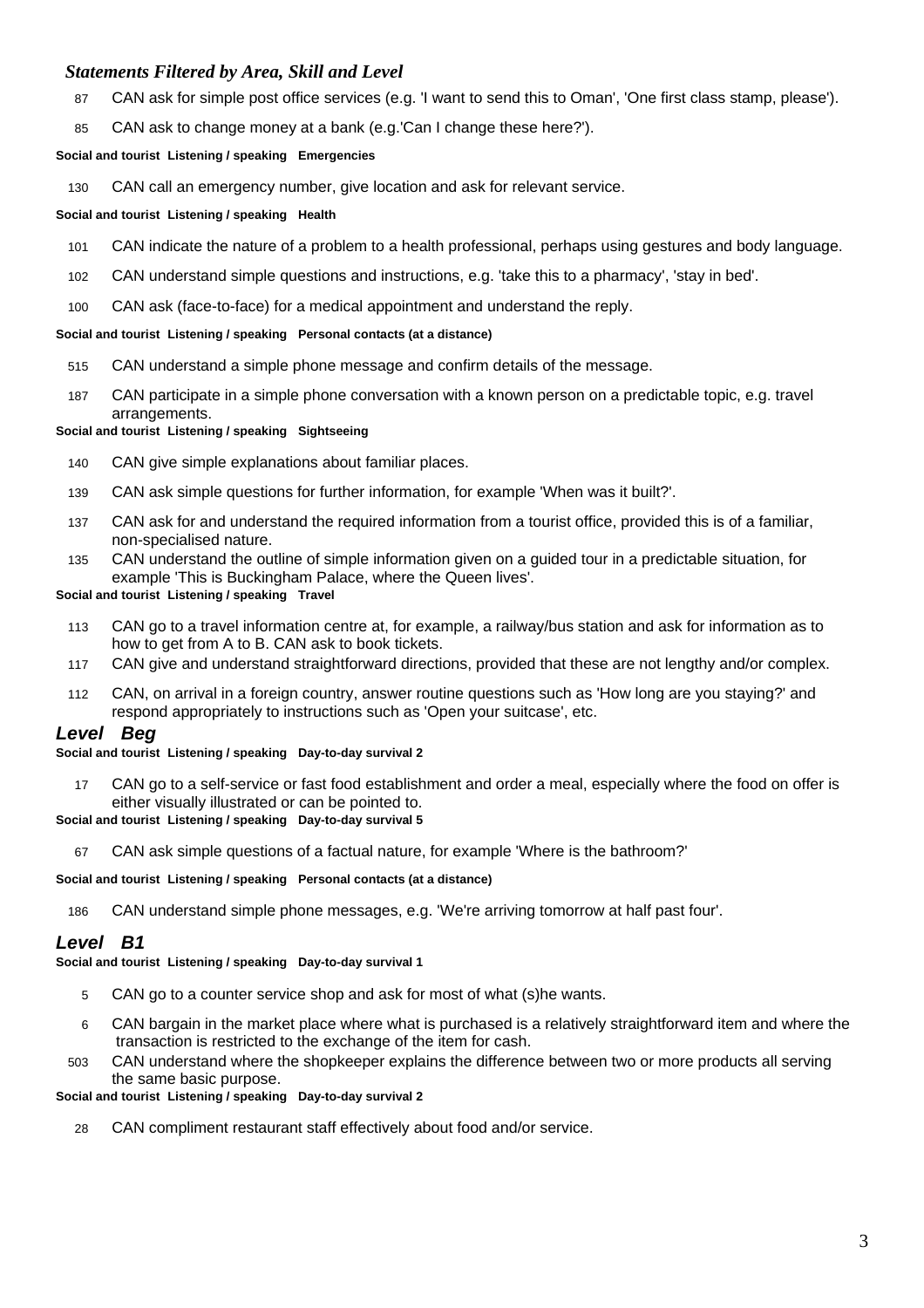- 23 CAN ask basic questions about the food and understand most explanations that are likely to be given in such establishments (e.g. when a vegetarian or someone keeping dietary laws or forbidden certain foods for medical reasons has to check the contents of a dish).
- 25 CAN make a complaint about straightforward matters, for example, the service or the bill.
- 24 CAN order a meal in a restaurant. CAN ask basic questions about the food in relation to the menu, and about the services available (e.g. use of credit cards, availability of high-chairs or half-portions for children). **Social and tourist Listening / speaking Day-to-day survival 3**
	- 41 CAN establish to his/her own satisfaction that the accommodation on offer fulfils all his/her needs.
	- 39 CAN deal with most situations likely to arise in a hotel, such as messages, ordering, etc.
	- 38 CAN book a room in a hotel over the phone.

#### **Social and tourist Listening / speaking Day-to-day survival 4**

- 53 CAN understand the basics of renting a room/flat/house, for example the cost per week, simple rules for the use of a shared kitchen etc.
- 58 CAN establish to his/her own satisfaction that the accommodation on offer fulfils all his/her needs.
- 55 CAN make a simple complaint, for example 'The cooker is broken. Can you replace it?'
- 56 CAN understand the main points in a tenancy agreement if explained in everyday language.

#### **Social and tourist Listening / speaking Day-to-day survival 5**

- 71 CAN take part in a routine conversation on predictable topics.
- 73 CAN express opinions on abstract/cultural matters in a limited way.

#### **Social and tourist Listening / speaking Day-to-day survival 6**

86 CAN ask to open an account at a bank provided that the procedure is straightforward.

#### **Social and tourist Listening / speaking Emergencies**

131 CAN indicate nature of problem and understand simple instructions and questions.

#### **Social and tourist Listening / speaking Health**

- 106 CAN explain her/his symptoms in straightforward everyday language at a chemist's, hospital, doctor's or dentist's.
- 103 CAN ask over the phone for a medical appointment and understand the reply.
- 107 CAN ask for advice and understand the answer, provided this is given in everyday language.

#### **Social and tourist Listening / speaking Sightseeing**

- 136 CAN give simple information to a visitor about familiar places, for example her/his own school, city etc. CAN answer simple, predictable questions.
- 138 CAN understand the general outline of a guided tour where the type of place visited (cathedral, art gallery etc.) is familiar.
- 141 CAN understand most of what is said on most guided tours.
- 142 CAN ask for clarification and further explanation, and is likely to understand the answer.

#### **Social and tourist Listening / speaking Socialising**

- 154 CAN express likes and dislikes in familiar contexts using simple language such as "I (don't) like...".
- 156 CAN participate in a conversation in a casual or semi-formal situation for a short time.
- 155 CAN contribute to a simple conversation of a routine nature.

#### **Social and tourist Listening / speaking Travel**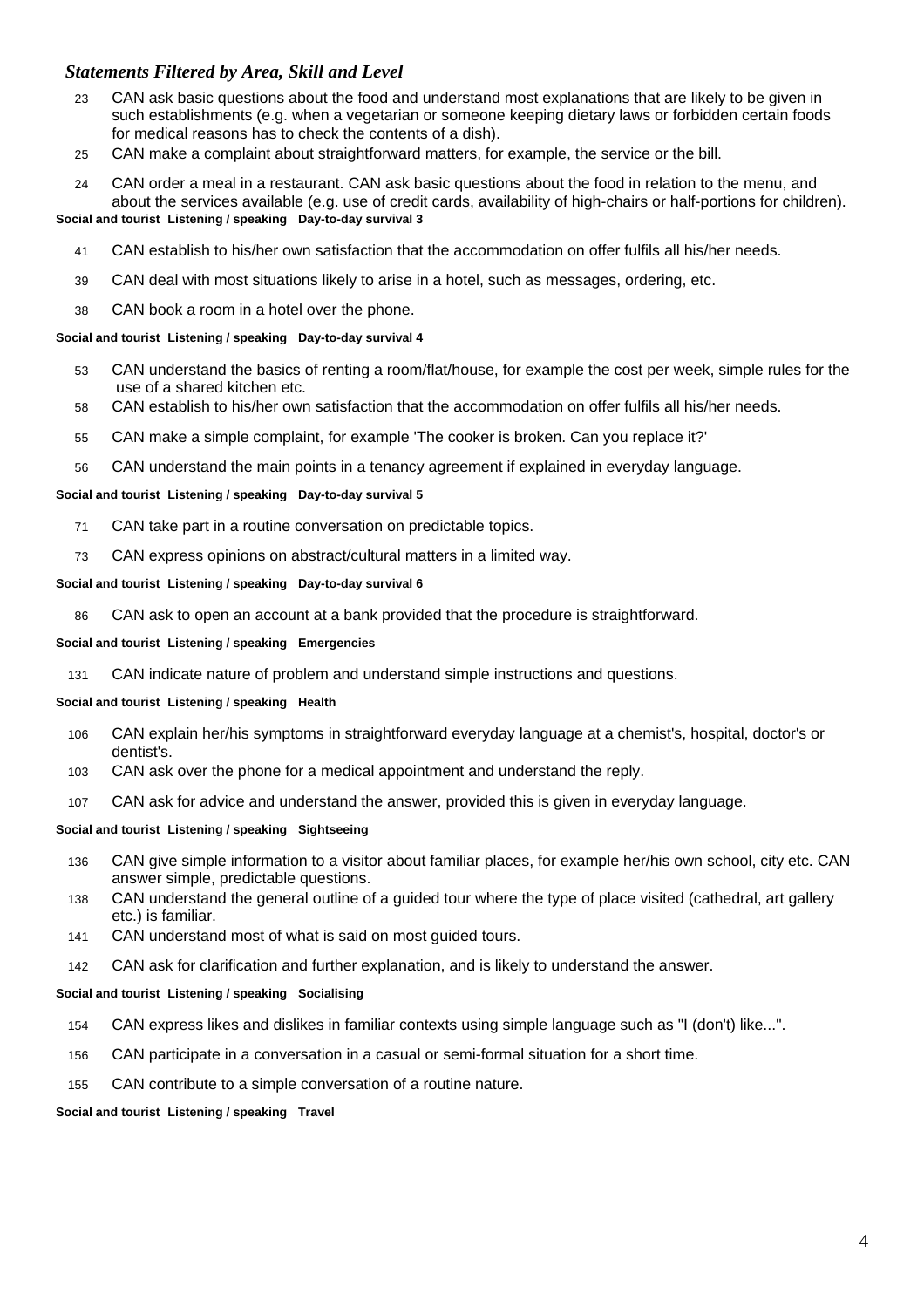- 116 CAN deal with most routine situations likely to arise when either making travel arrangements through a travel agent or when actually travelling (e.g. buying tickets, checking in at an airport).
- 121 CAN understand public announcements at airports, stations and on planes, buses and trains.
- 115 CAN go to a rental firm and ask to hire a car, boat etc. CAN understand basic information such as cost per hour/day.

## *Level B2*

#### **Social and tourist Listening / speaking Day-to-day survival 1**

- 10 CAN ask effectively for refund or exchange of faulty or unwanted goods.
- 9 CAN bargain for what (s)he wants and reach an agreement.

#### **Social and tourist Listening / speaking Day-to-day survival 2**

- 505 CAN understand explanations of how a particular dish is cooked.
- 26 CAN order a meal and ask for clarification about dishes on the menu. CAN maintain an interaction related to the nature and quality of the food. CAN understand most explanations of what is on the menu, but will require a dictionary for culinary terms.
- 27 CAN complain effectively about most situations that are likely to arise in a restaurant.

#### **Social and tourist Listening / speaking Day-to-day survival 3**

42 CAN argue/complain effectively about most problem areas that are likely to occur.

#### **Social and tourist Listening / speaking Day-to-day survival 4**

- 54 CAN understand the main points of a tenancy agreement, for example deposits, payment of bills etc., and ask straightforward questions about such matters.
- 57 CAN argue/complain effectively about most problem areas that are likely to occur.
- 501 Can state requirements, e.g. installing a telephone.

#### **Social and tourist Listening / speaking Day-to-day survival 5**

- 77 CAN pick up nuances of meaning/opinion.
- 79 CAN maintain casual conversations/discussions with only the occasional, minor lapse of appropriacy/understanding.
- 74 CAN keep up a conversation on a fairly wide range of topics, e.g. personal and professional experiences, events currently in the news.

#### **Social and tourist Listening / speaking Day-to-day survival 6**

- 88 CAN understand (for example) routine explanations such as when statements will be issued, notice of withdrawal required on certain kinds of account etc. provided that the explanation is given simply.
- 89 CAN explain in simple language problems such as the late arrival of overseas funds.
- 90 CAN ask questions related to different types of post office services and understand answers if sympathetically expressed.

#### **Social and tourist Listening / speaking Emergencies**

132 CAN give a report of an emergency incident, e.g. describe the circumstances of a theft to the police, give details of vehicle breakdown.

#### **Social and tourist Listening / speaking Personal contacts (at a distance)**

188 CAN participate in casual conversation over the phone with a known person on a variety of topics.

#### **Social and tourist Listening / speaking Socialising**

- 159 CAN keep up a casual conversation for a reasonable period of time, provided that this is of a mainly predictable nature.
- 509 CAN express opinions on abstract/cultural matters, and defend them.
- 167 CAN participate in casual conversations/discussions with only the occasional, minor lapse of appropriacy/understanding.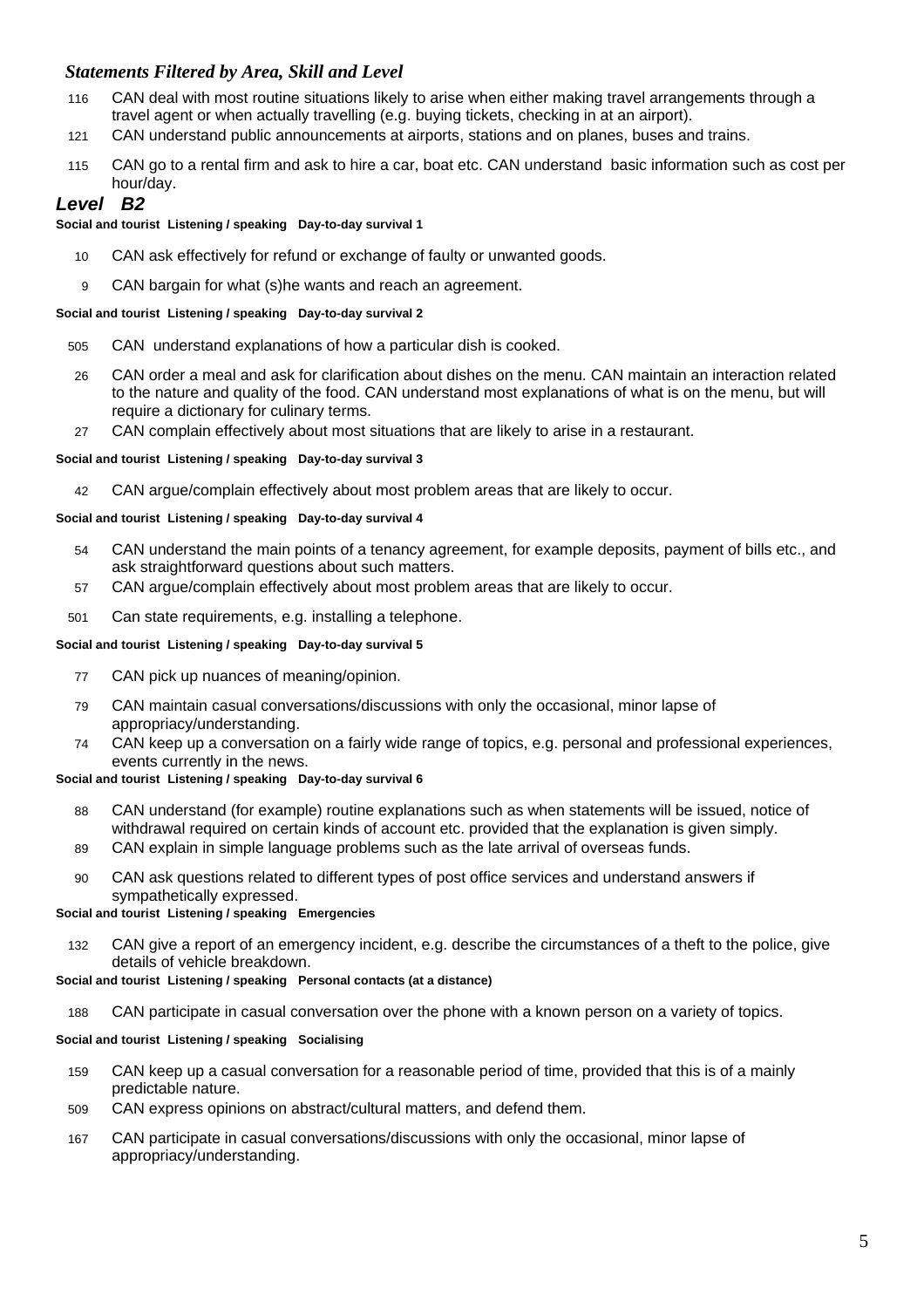- 162 CAN express opinions in a limited way.
- 160 CAN express opinions on abstract/cultural matters in a limited way.
- 157 CAN talk simply about cultural topics, for example music. CAN state opinions.
- 161 CAN keep up a conversation on a fairly wide range of topics, e.g. personal and professional experiences, events currently in the news.

#### **Social and tourist Listening / speaking Travel**

- 118 CAN deal with most aspects of hiring a car/boat etc..
- 120 CAN deal with most situations likely to arise when hiring a car/boat etc.
- 119 CAN deal with all kinds of travel arrangements and travelling.

## *Level C1*

#### **Social and tourist Listening / speaking Day-to-day survival 5**

76 CAN keep up conversations of a casual nature for an extended period of time and discuss abstract/ cultural topics with a good degree of fluency and range of expression.

#### **Social and tourist Listening / speaking Day-to-day survival 6**

91 CAN deal effectively with most routine transactions in a bank or post office.

#### **Social and tourist Listening / speaking Health**

108 CAN enquire effectively about health services provided, entitlements and procedures involved.

#### **Social and tourist Listening / speaking Sightseeing**

143 CAN show visitors round and give a detailed description of a place.

#### **Social and tourist Listening / speaking Socialising**

- 165 CAN pick up nuances of meaning/opinion.
- 164 CAN keep up conversations of a casual nature for an extended period of time and discuss abstract/ cultural topics with a good degree of fluency and range of expression.
- 510 CAN talk about complex or sensitive issues without awkwardness.
- 511 CAN participate in casual conversations with appropriacy and good understanding of humour, irony and implicit cultural references.

#### *Level C2*

#### **Social and tourist Listening / speaking Day-to-day survival 1**

504 CAN deal with complex or sensitive transactions, for example the export of an antique.

#### **Social and tourist Listening / speaking Day-to-day survival 4**

59 CAN understand a tenancy agreement in detail, e.g. technical details and their legal implications.

#### **Social and tourist Listening / speaking Health**

507 CAN describe non-visible symptoms such as different kinds of pain, for example 'dull', 'stabbing', 'throbbing' etc.

#### **Social and tourist Listening / speaking Travel**

508 CAN understand detailed, complex conditions of hire, e.g. conditions relating to break-down or theft of a hired car.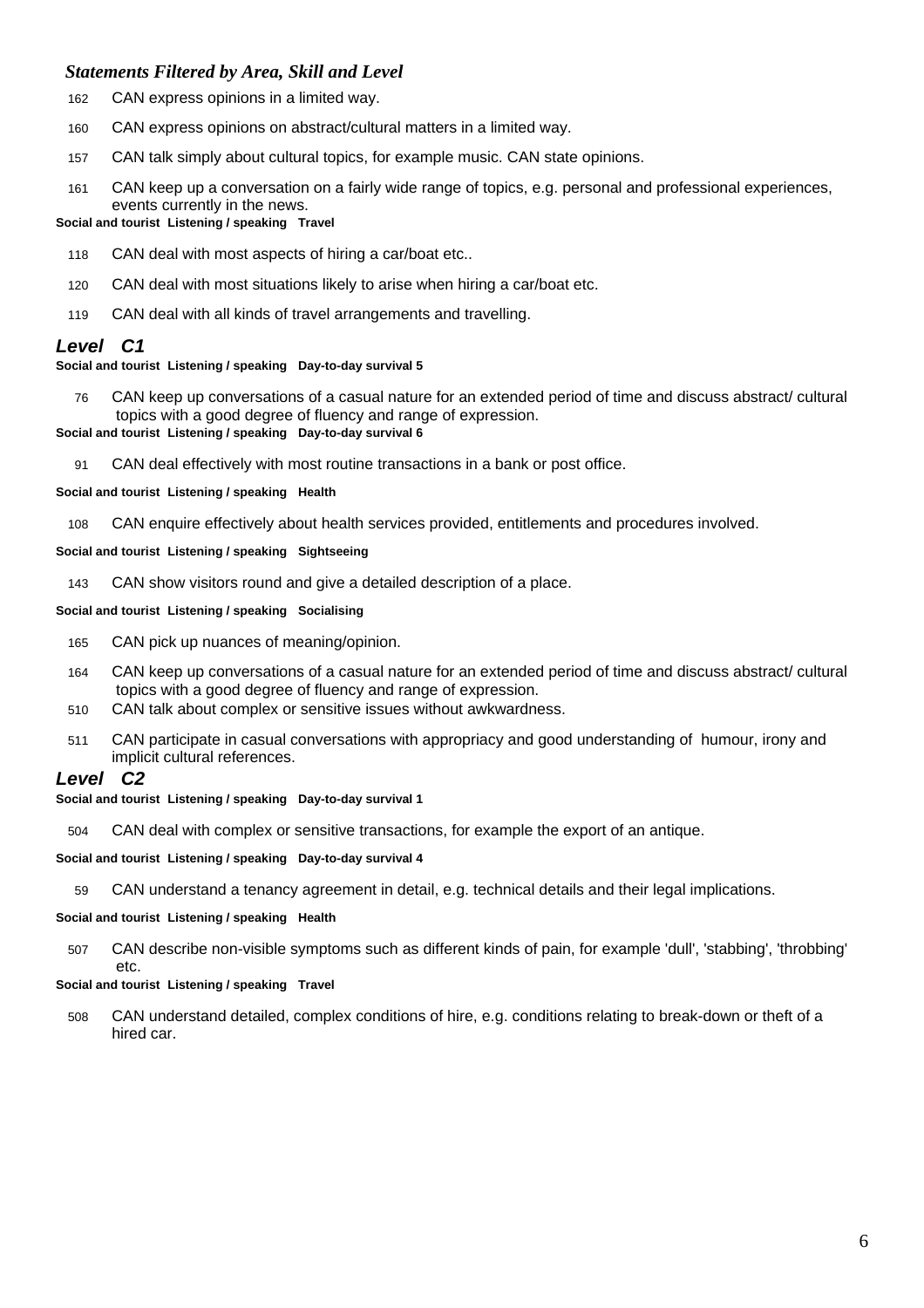## **Social and tourist R Reading**

### *Level A1*

**Social and tourist Reading Day-to-day survival 1**

12 CAN understand store guides (information on which floors departments are on) and directions (e.g. to where to find lifts).

**Social and tourist Reading Day-to-day survival 2**

29 CAN understand most descriptions of common dishes that are predictably available in self-service and fast food establishments, especially where such establishments are internationally known (e.g. MacDonalds). **Social and tourist Reading Day-to-day survival 3**

44 CAN understand basic hotel rules and signs, for example 'Dining-room'. CAN understand basic hotel information, for example, times when meals are served.

**Social and tourist Reading Sightseeing**

146 CAN understand key points, such as dates, departure times and costs, in a brochure or leaflet in a tourist information centre.

#### *Level A2*

**Social and tourist Reading <b>Day-to-day survival 1** 

- 13 CAN understand product labels at the level of 'Tissues', 'Toothpaste', etc.
- 14 CAN understand most straightforward labels, for example, on cans of food.
- 11 CAN understand price labels and a range of advertisements such as 'Special Offer' in a department store or counter service shop.

#### **Social and tourist Reading Day-to-day survival 2**

30 CAN deal with the orientation of a normal menu.

- 32 CAN understand bills, e.g. whether service is included.
- 34 CAN understand most of what is on a standard menu, especially in restaurants where, by their nature, the menu is to a large extent predictable.

#### **Social and tourist Reading Day-to-day survival 3**

- 43 CAN understand a simple letter as to the (non-)availability of a hotel room.
- 46 CAN understand advertisements and brochures for hotels.

#### **Social and tourist Reading Day-to-day survival 4**

- 61 CAN locate accommodation advertisements in newspapers and on notice boards and understand prices, contact names and numbers and locations.
- 60 CAN extract basic information from a tenancy agreement, for example cost per week.

#### **Social and tourist Reading Day-to-day survival 6**

- 94 CAN, with the help of bank personnel, complete a form, e.g. for the purpose of opening an account.
- 92 CAN understand where to go in a bank or post office by reading the signs e.g. 'Queue here', 'Foreign Exchange'.

#### **Social and tourist Reading Emergencies**

133 CAN understand notices describing emergency services and how to call them.

#### **Social and tourist Reading by Health**

- 111 CAN extract basic information from the labels of off-the-shelf medicines, for example 'Not to be taken if driving', etc.
- 110 CAN understand basic instructions such as 'To be taken after meals'.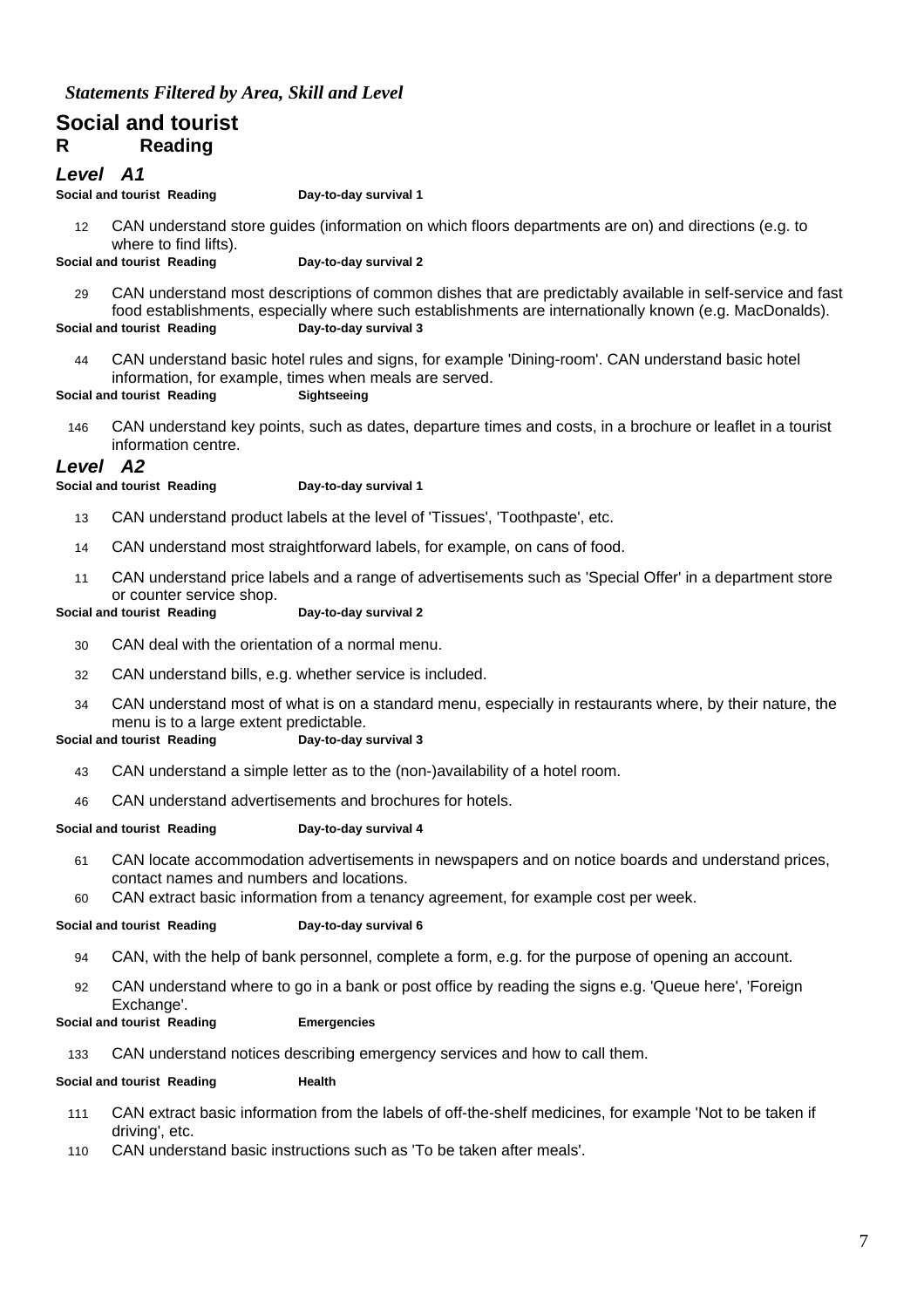#### **Social and tourist Reading Personal contacts (at a distance)**

- CAN understand opinions simply expressed, for example 'I don't like football.'
- CAN understand a letter which describes people or events.
- CAN understand ideas and opinions if they are stated simply.

#### **Social and tourist Reading Sightseeing**

- CAN understand the general meaning of a description of a place tourists visit, e.g. a castle.
- CAN understand the main points of information given on posters.
- CAN understand a brochure/leaflet supplied by a tourist information centre.
- CAN understand what the principal attractions of a city, area etc. are, as described in a brochure or leaflet.
- CAN understand public signs.
- 

#### **Social and tourist Reading The media / cultural events**

- CAN identify the sections of a newspaper.
- CAN understand a programme of events in relation to dates, times, venues, etc.
- CAN understand the general meaning of a newspaper report of events, where the topic is known and there is a high level of predictability.
- CAN understand the general meaning of an article expressing a point of view.
- CAN identify topics of TV programmes, etc., especially if helped by visual clues.

#### **Social and tourist Reading Travel**

- CAN understand information given in brochures and maps.
- CAN understand simple forms, for example landing-cards, required for entry into a foreign country.
- CAN, when travelling by car, understand most common road signs, for example 'Road closed'.
- CAN understand timetables, flight arrival and departure screens, etc.

## *Level Beg*

**Social and tourist Reading Day-to-day survival 2**

CAN understand common terms, for example 'chicken', on a standard menu.

#### **Social and tourist Reading Personal contacts (at a distance)**

 CAN understand simple information, for example, from a prospective pen friend (e.g. 'My name is Anita. I'm 16 and I go to school at ...').

### *Level B1*

**Social and tourist Reading Day-to-day survival 1**

CAN follow simple instructions given on packaging (e.g. cooking instructions on a packet of pasta).

**Social and tourist Reading Day-to-day survival 2**

CAN understand a fairly wide range of items on a standard restaurant menu.

**Social and tourist Reading Day-to-day survival 3**

- CAN understand simple literature found in hotels on tours, etc.
- CAN understand routine letters from a hotel.

**Social and tourist Reading Day-to-day survival 4**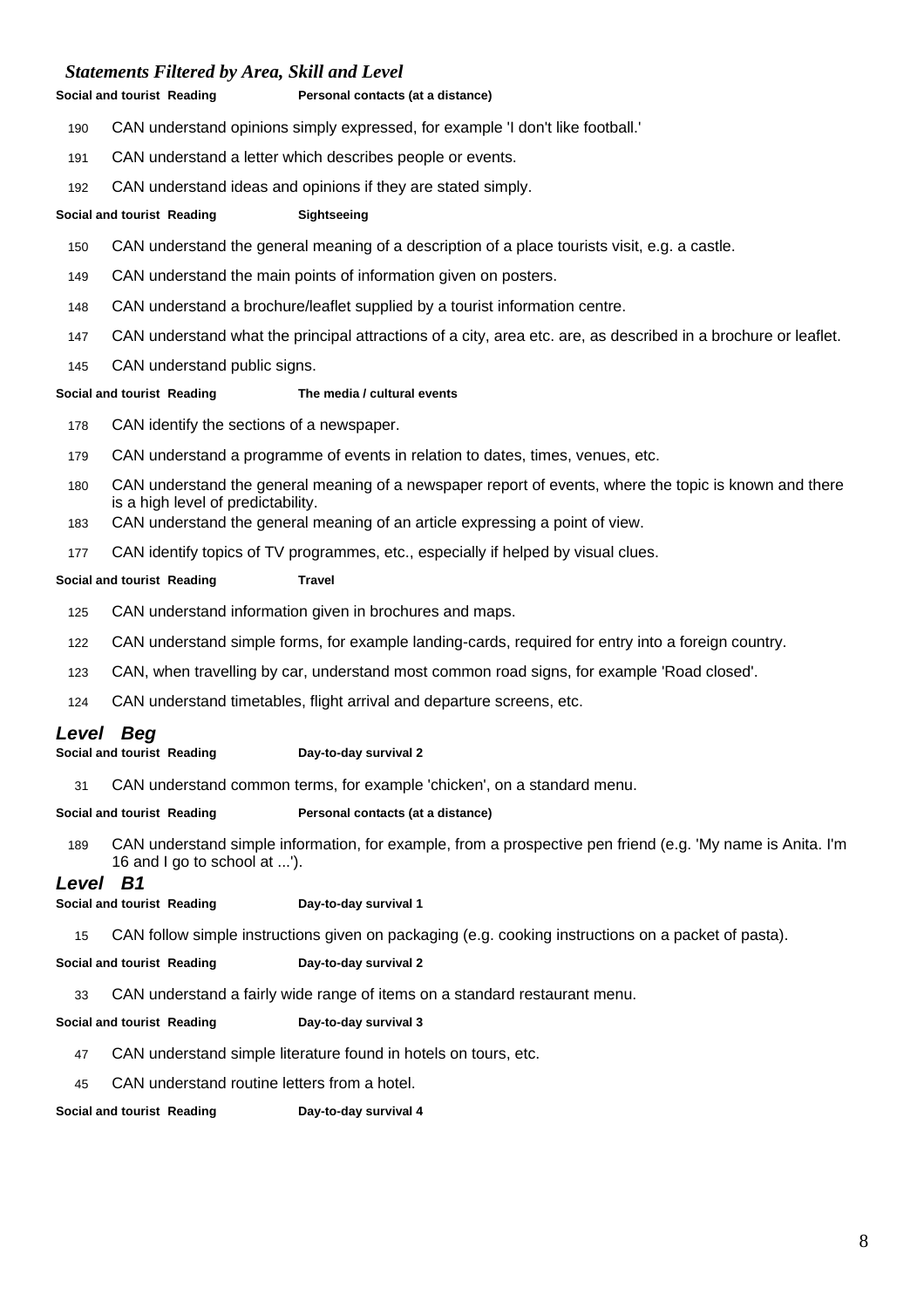63 CAN understand the main points of a tenancy agreement, provided that this is written in everyday language.

#### **Social and tourist Reading Day-to-day survival 6**

- 95 CAN distinguish between personal and promotional mail from banks.
- 93 CAN understand messages on automatic cash machines.

#### **Social and tourist Reading Health**

109 CAN identify an off-the-shelf medicine suitable for common complaints (for example a sore throat, a headache etc.) as sold by a chemist.

#### **Social and tourist Reading Personal contacts (at a distance)**

193 CAN understand a letter expressing personal opinions.

#### **Social and tourist Reading Sightseeing**

- 152 CAN read descriptive notes on museum exhibits, and explanatory boards in exhibitions.
- 151 CAN understand most tourist brochures, guidebooks etc.

#### **Social and tourist Reading The media / cultural events**

- 182 CAN understand a factual article or report in a newspaper/magazine.
- 184 CAN understand most articles and reports of a 'general' nature.

**Social and tourist Reading Travel**

128 CAN understand information given in guide books.

## *Level B2*

- **Social and tourist Reading <b>Day-to-day survival 1** 
	- 16 CAN understand operating instructions on appliances, e.g. an electric razor.

#### **Social and tourist Reading Day-to-day survival 6**

- 96 CAN get the general meaning of straightforward bank literature, for example a leaflet explaining the difference between various kinds of account.
- 97 CAN understand most routine bank literature and written communications received from a bank.

**Social and tourist Reading Emergencies**

134 CAN read, understand and give approval to a police statement.

**Social and tourist Reading Personal contacts (at a distance)**

194 CAN understand what is said in a personal letter, even where colloquial language is used.

**Social and tourist Reading The media / cultural events**

181 CAN understand opinions where these are simply expressed.

514 CAN read the media for information quickly and with good understanding.

**Social and tourist Reading <b>Travel** 

126 CAN understand the main points of a car rental agreement.

## *Level C1*

**Social and tourist Reading Day-to-day survival 4**

62 CAN deal with accommodation advertisements and understand most of the abbreviations and terms used.

**Social and tourist Reading The media / cultural events**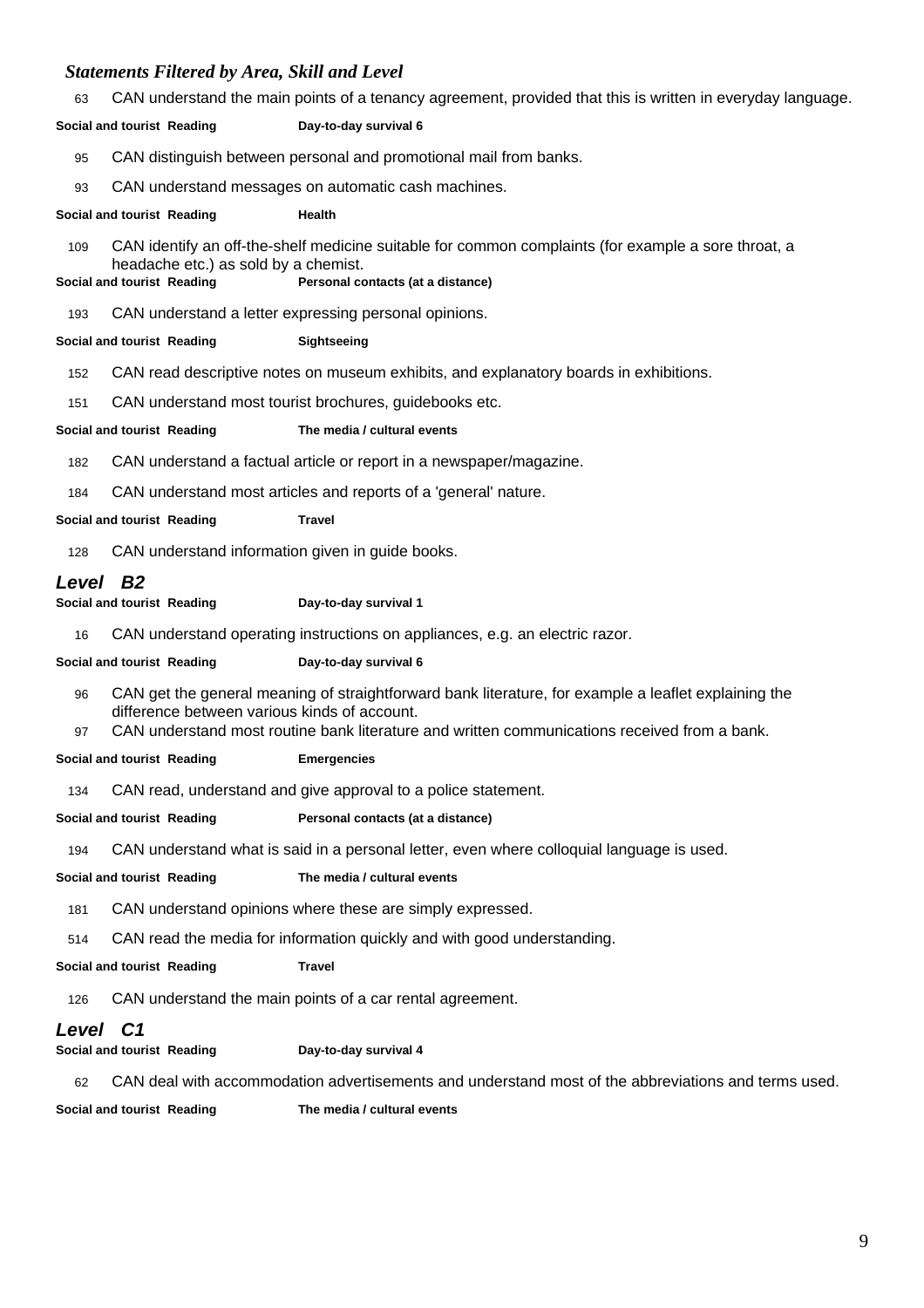513 CAN understand complex opinions/arguments as expressed in serious newspapers.

## *Level C2*

**Social and tourist Reading Day-to-day survival 2**

502 CAN understand a restaurant menu including a wide range of culinary terms.

**Social and tourist Reading Day-to-day survival 4**

537 CAN understand a tenancy agreement in detail, e.g. technical details and their legal implications.

#### **Social and tourist Reading Travel**

127 CAN understand a car rental agreement in detail.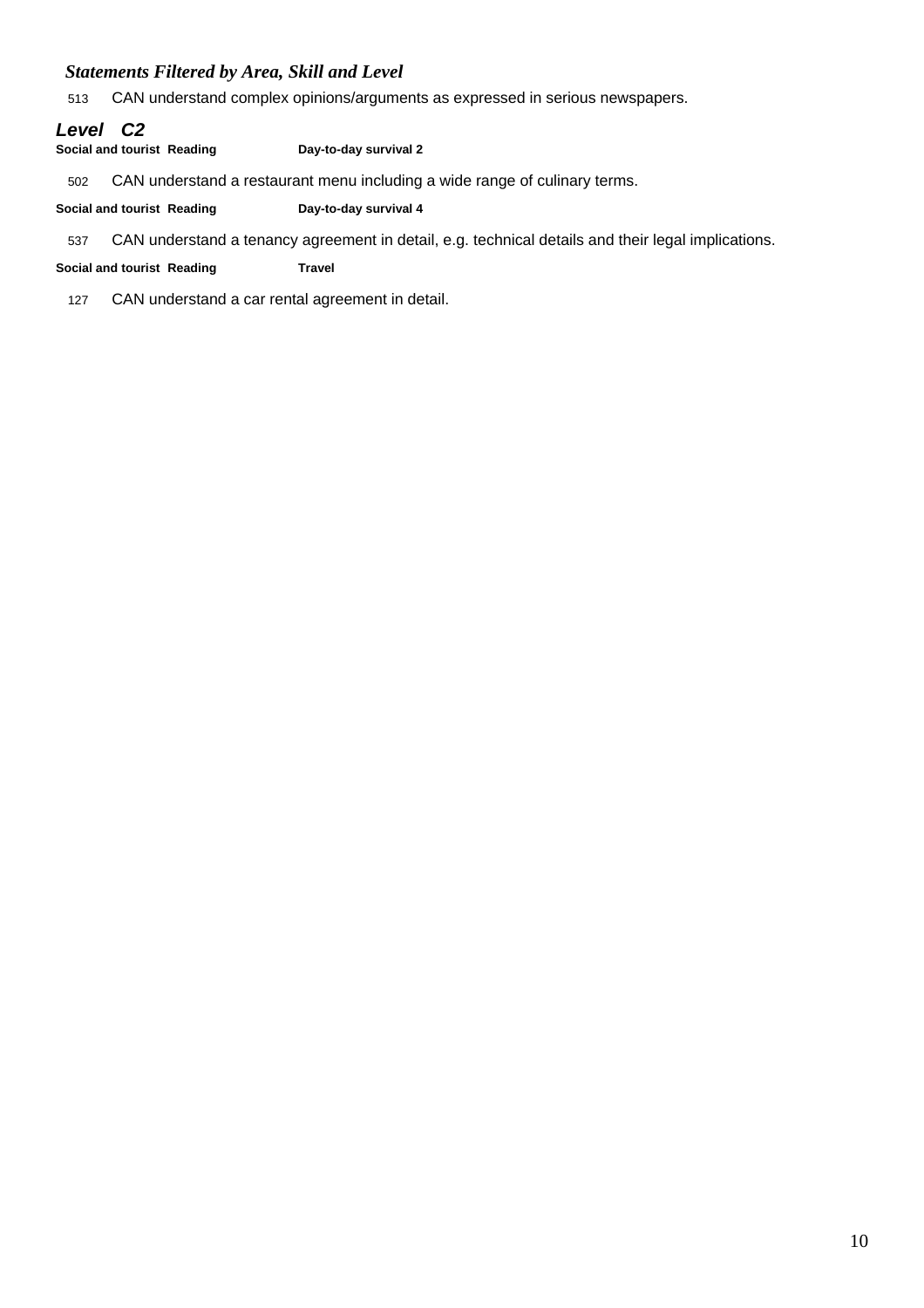## **Social and tourist W Writing**

#### *Level A1*

**Social and tourist Writing Day-to-day survival 5**

81 CAN leave a simple message for host family saying, for example, where (s)he has gone, what time (s)he will be back (e.g. 'Gone to school: back at 5 p.m.).

#### *Level A2*

#### **Social and tourist Writing Day-to-day survival 3**

- 49 CAN register at a hotel (form-filling).
- 51 CAN complete most forms related to personal information.

#### **Social and tourist Writing Day-to-day survival 4**

64 CAN complete most forms related to personal information.

#### **Social and tourist Writing Day-to-day survival 5**

- 82 CAN write a short, simple letter introducing her/himself to a host/exchange family containing basic, factual information such as name, age etc.
- 83 CAN write a note of thanks or congratulations.

#### **Social and tourist Writing Day-to-day survival 6**

- 99 CAN fill in a post office form (e.g. for sending a letter recorded delivery).
- 98 CAN fill in personal details on forms, e.g. to join a bank.

## **Social and tourist Writing Personal contacts (at a distance)**

- 199 CAN express opinions in predictable language.
- 195 CAN write simple letters of the 'Thank you' type.
- 196 CAN convey personal information of a routine nature to, for example, a pen friend, and CAN express opinions of the 'I don't like..' type.

#### *Level B1*

#### **Social and tourist Writing Day-to-day survival 3**

- 50 CAN write to a hotel in order to confirm accommodation, etc.
- 48 CAN write a simple fax or letter enquiring as to the availability of accommodation, provided this is restricted to the booking of a room and similar matters.

#### **Social and tourist Writing Day-to-day survival 5**

84 CAN write letters on a limited range of predictable topics related to personal experience.

#### **Social and tourist Writing Personal contacts (at a distance)**

- 200 CAN write letters of a generally routine nature.
- 197 CAN write simple letters relating facts and events.

#### **Social and tourist Writing <b>Travel**

129 CAN complete standard forms such as landing-cards required when travelling.

## *Level B2*

**Social and tourist Writing Day-to-day survival 3**

52 CAN write most letters that (s)he will need in order to find satisfactory hotel or B & B accommodation.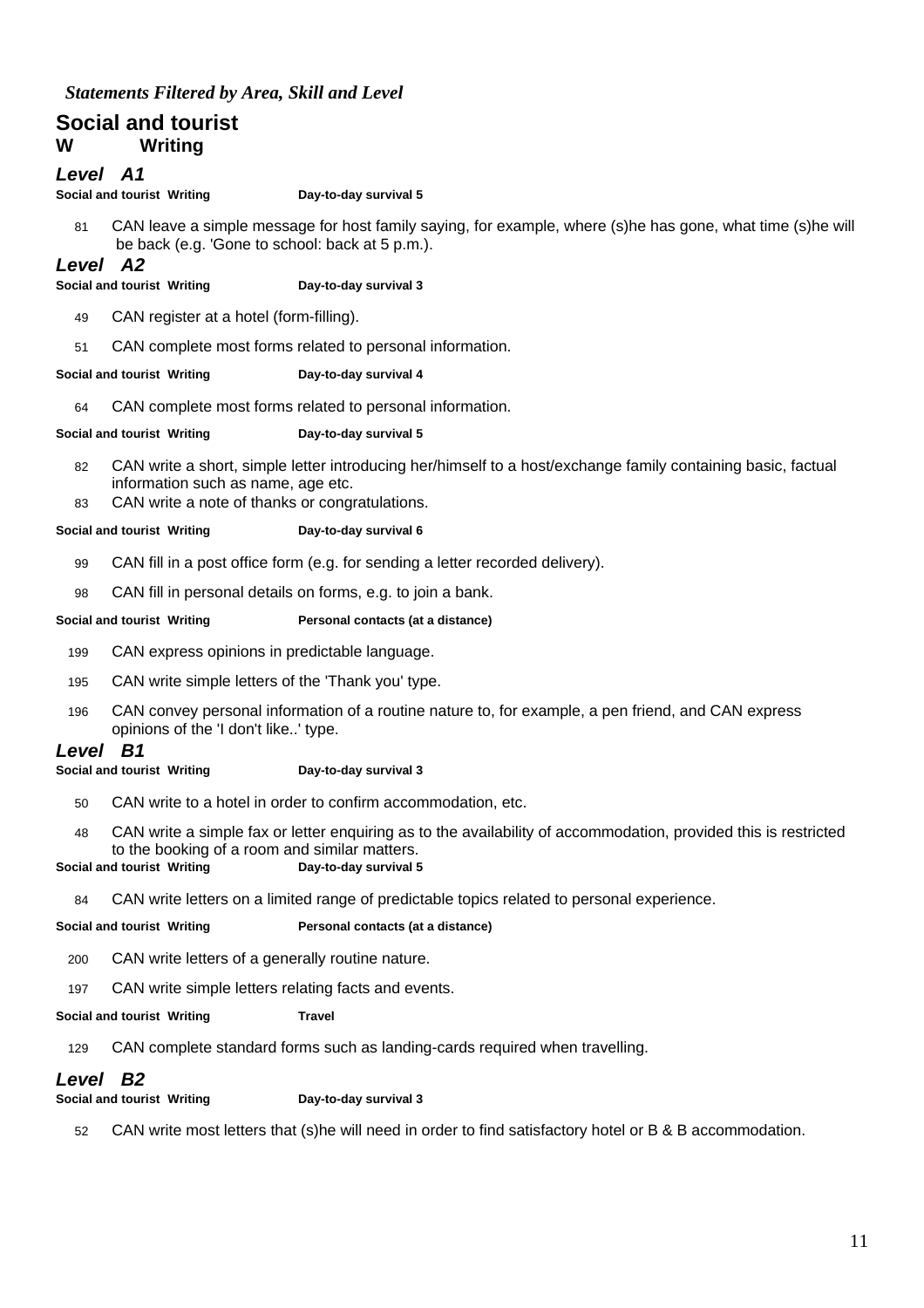**Social and tourist Writing Day-to-day survival 4**

65 CAN write most letters that (s)he will need in order to find satisfactory accommodation.

**Social and tourist Writing Personal contacts (at a distance)**

- 198 CAN write letters of thanks, sympathy and congratulations.
- 201 CAN express opinions and give reasons.
- 202 CAN write letters on most subjects. Such difficulties as the reader may experience are likely to be at the level of vocabulary.

#### *Level C1*

**Social and tourist Writing Day-to-day survival 3**

506 CAN enquire about the availability of services, for example facilities for the disabled, or the provision of a special diet.<br>Social and tourist Writing

**Personal contacts (at a distance)** 

516 CAN write letters on any subject with good expression and accuracy.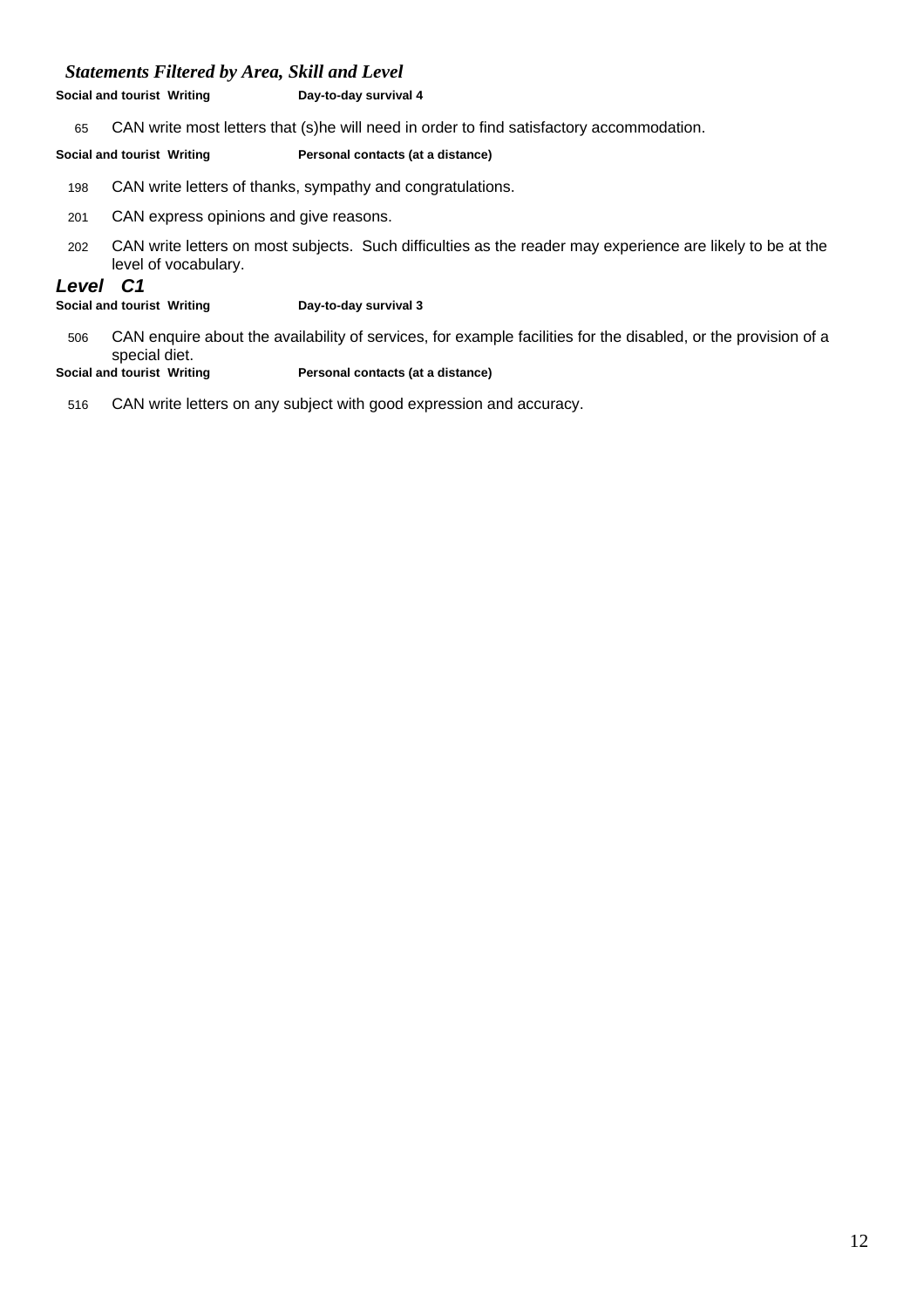|                    | suuements 1 illereu by Area, skill and Level                                                                                                                                  |
|--------------------|-------------------------------------------------------------------------------------------------------------------------------------------------------------------------------|
| <b>Study</b><br>LS | Listening / speaking                                                                                                                                                          |
| Level              | <b>A1</b>                                                                                                                                                                     |
| <b>Study</b>       | Listening / speaking Lectures, talks, presentations and demonstrations 1                                                                                                      |
| 315                | CAN ask very simple questions for information, such as 'What is this?'. CAN understand 1 or 2 word<br>answers.                                                                |
| Level              | <b>A2</b>                                                                                                                                                                     |
| <b>Study</b>       | Listening / speaking Lectures, talks, presentations and demonstrations 1                                                                                                      |
| 316                | CAN understand some parts of a lecture, if the speaker makes careful adjustments for non-native<br>speakers.                                                                  |
| 318                | CAN understand the general meaning of a lecture, demonstration or presentation on a familiar or<br>predictable topic, where message is clearly expressed in simple language.  |
| 314                | CAN follow a very simple presentation or demonstration, provided that it is illustrated with concrete<br>examples or diagrams, there is repetition and the field is familiar. |
| <b>Study</b>       | Listening / speaking Lectures, talks, presentations and demonstrations 2                                                                                                      |
| 523                | CAN understand and answer simple predictable questions.                                                                                                                       |
| <b>Study</b>       | Listening / speaking Management of study                                                                                                                                      |
| 402                | CAN understand basic instructions on class times, dates and room numbers, and on assignments to be<br>carried out.                                                            |
| Study              | Listening / speaking Seminars and tutorials                                                                                                                                   |
| 340                | CAN express simple opinions using expressions such as 'I don't agree'.                                                                                                        |

339 CAN ask simple questions and understand simple answers.

342 CAN present her/his opinion, if listeners are patient.

#### *Level B1*

**Study Listening / speaking Lectures, talks, presentations and demonstrations 2**

331 CAN give a short, simple presentation or demonstration on a familiar topic.

#### **Study Listening / speaking Management of study**

403 CAN check instructions with teacher or lecturer by virtually repeating them.

404 CAN understand instructions on classes and assignments given by teacher or lecturer.

#### **Study Listening / speaking Seminars and tutorials**

343 CAN ask for clarification, but this needs to be given sympathetically in order for it to be understood.

341 CAN take some part in a seminar or tutorial, and follow argumentation/discussion if the points are made in relatively simple language and/or repeated, opportunity given for clarification etc.

344 CAN follow argumentation or discussion on a familiar or predictable topic.

338 CAN take a limited part in a seminar or tutorial, provided that this is conducted sympathetically, using simple language.

#### *Level B2*

- **Study Listening / speaking Lectures, talks, presentations and demonstrations 1**
- 321 CAN ask questions, for example for reasons, clarification etc.

#### **Study Listening / speaking Lectures, talks, presentations and demonstrations 2**

332 CAN give a clear presentation on a familiar topic, and CAN answer predictable or factual questions.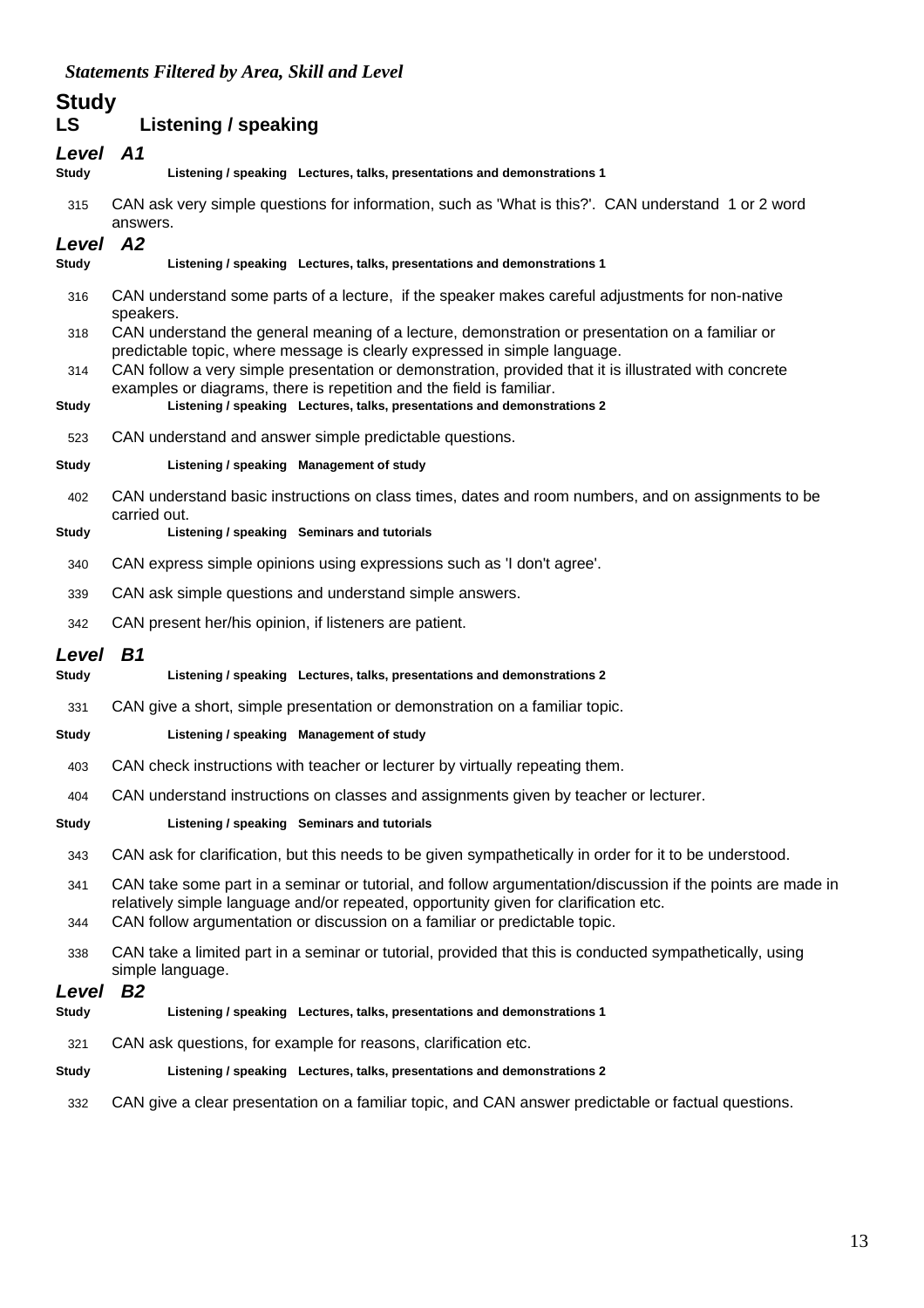| Study        | Listening / speaking Management of study                                                                         |
|--------------|------------------------------------------------------------------------------------------------------------------|
| 405          | CAN check that all instructions are understood.                                                                  |
| Study        | Listening / speaking Seminars and tutorials                                                                      |
| 348          | CAN distinguish main themes from irrelevancies and asides.                                                       |
| 345          | CAN present her/his own opinion, and justify opinions.                                                           |
| Level        | C <sub>1</sub>                                                                                                   |
| Study        | Listening / speaking Lectures, talks, presentations and demonstrations 1                                         |
| 320          | CAN follow much of what is said in a lecture, presentation or demonstration.                                     |
| 325          | CAN ask detailed questions.                                                                                      |
| 326          | CAN make decisions about what to note down and what to omit as the lecture proceeds.                             |
| <b>Study</b> | Listening / speaking Lectures, talks, presentations and demonstrations 2                                         |
| 337          | CAN rebut criticisms without causing offence.                                                                    |
| Study        | Listening / speaking Management of study                                                                         |
| 406          | CAN make all necessary arrangements regarding practical arrangements for study in or out of classroom            |
| <b>Study</b> | with teachers, lecturers, lab and library staff, etc.<br>Listening / speaking Seminars and tutorials             |
| 524          | CAN follow the development of a discussion during a seminar.                                                     |
| 349          | CAN make critical remarks / express disagreement without causing offence.                                        |
| 525          | CAN follow up questions by probing for more detail. CAN reformulate questions if misunderstood.                  |
| Level        | C <sub>2</sub>                                                                                                   |
| <b>Study</b> | Listening / speaking Lectures, talks, presentations and demonstrations 1                                         |
| 323          | CAN get the point of jokes or allusions with cultural content.                                                   |
| 322          | CAN follow a lecture, presentation or demonstration with good understanding                                      |
| 324          | CAN cope with a variety of accents.                                                                              |
| 520          | CAN follow abstract argumentation, for example the balancing of alternatives and the drawing of a<br>conclusion. |
| 521          | CAN make appropriate inferences when links or implications are not made explicit.                                |
| <b>Study</b> | Listening / speaking Lectures, talks, presentations and demonstrations 2                                         |
| 333          | CAN give an effective presentation or demonstration.                                                             |
| 334          | CAN answer unpredictable questions of a factual nature.                                                          |
| 336          | CAN generally handle questions confidently.                                                                      |
| 335          | CAN give coherent explanations of a theoretical nature.                                                          |
| <b>Study</b> | Listening / speaking Seminars and tutorials                                                                      |
| 527          | CAN deal with hostile questioning confidently. CAN get and hold on to his/her turn to speak.                     |
| 347          | CAN take an active part in most kinds of seminars or tutorials. IS LIKELY to understand cultural references.     |
| 350          | CAN rebut counter-arguments.                                                                                     |
| 526          | CAN understand jokes, colloquial asides and cultural allusions.                                                  |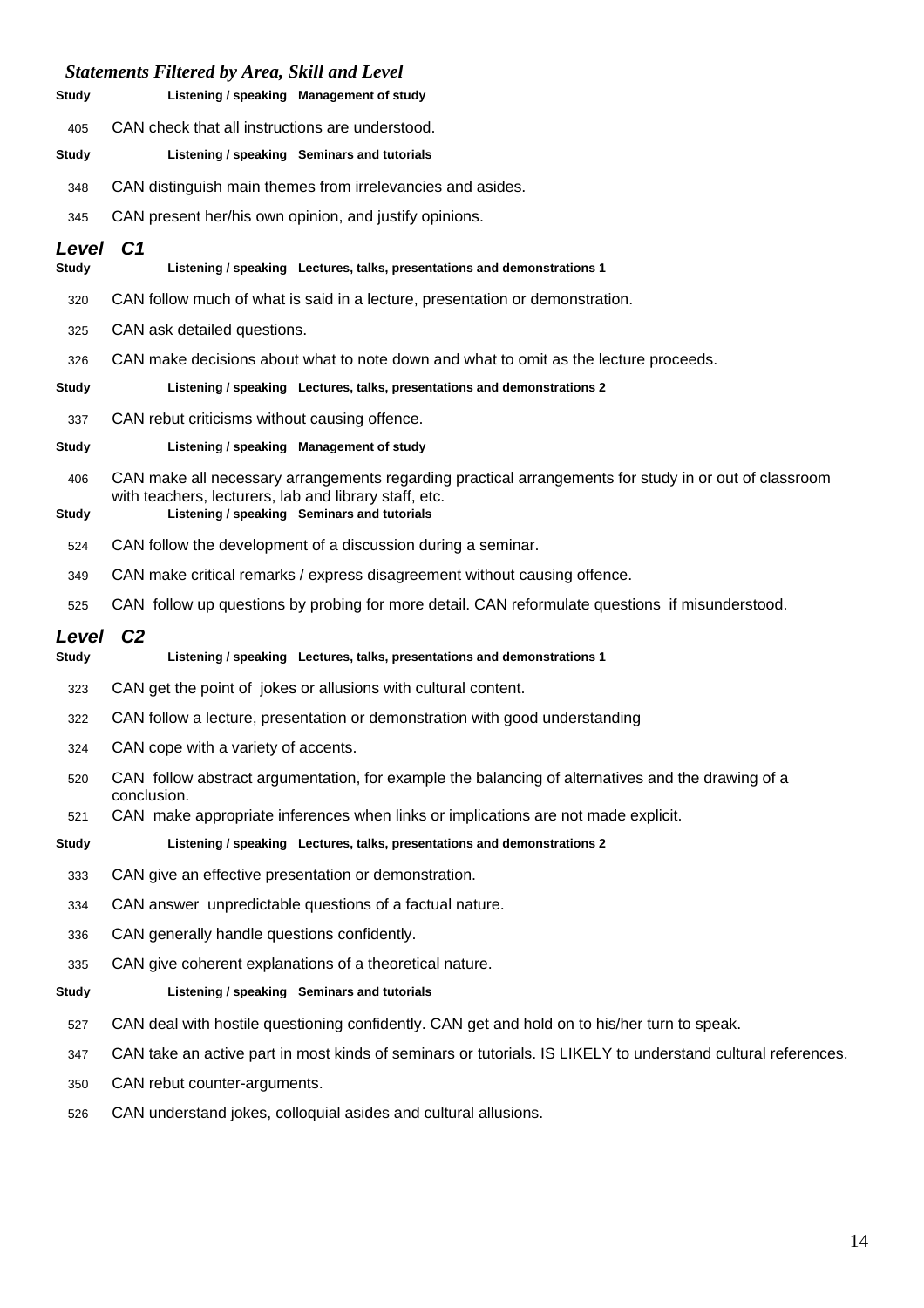| <b>Study</b><br>R     | <b>Reading</b>                                     |                                                                                                                                                                                                         |
|-----------------------|----------------------------------------------------|---------------------------------------------------------------------------------------------------------------------------------------------------------------------------------------------------------|
| Level<br><b>Study</b> | A <sub>1</sub><br>Reading                          | Textbooks, articles, etc.                                                                                                                                                                               |
| 355                   |                                                    | CAN understand the general meaning of a simplified textbook or article, reading very slowly.                                                                                                            |
| Level<br><b>Study</b> | A2<br>Reading                                      | Textbooks, articles, etc.                                                                                                                                                                               |
| 357                   | argumentation.<br>B1                               | CAN understand simple textbooks, articles etc., understanding most key points. CAN follow simple                                                                                                        |
| Level<br><b>Study</b> | Reading                                            | <b>Management of study</b>                                                                                                                                                                              |
| 408                   | reading lists, tutorial times, etc.                | CAN read simple notes written by teachers and lecturers, giving instructions on assignments, equipment,                                                                                                 |
| 407<br>Study          | from classroom boards or notice boards.<br>Reading | CAN read basic details of arrangements such as lecture, class and exam times, dates and room numbers<br><b>Reference skills</b>                                                                         |
| 384                   |                                                    | CAN assess whether a textbook or article is within the required topic area.                                                                                                                             |
| 386                   |                                                    | CAN understand basic instructions and messages on e.g. computer library catalogues, with some help.                                                                                                     |
| 391                   |                                                    | CAN access most sources of information, such as dictionaries.                                                                                                                                           |
| <b>Study</b>          | Reading                                            | Textbooks, articles, etc.                                                                                                                                                                               |
| 356                   | involved.                                          | CAN understand simple visuals on familiar topics, e.g. a weather map, if not much explanatory text is                                                                                                   |
| 359                   | across during the course of study.                 | CAN understand, given sufficient time, most information of a factual nature that (s)he is likely to come                                                                                                |
| Level<br><b>Study</b> | B <sub>2</sub><br>Reading                          | <b>Reference skills</b>                                                                                                                                                                                 |
| 389                   |                                                    | CAN use a bilingual dictionary and establish the first language equivalent of concrete words.                                                                                                           |
| 383                   |                                                    | CAN make limited use of sources of information, such as bilingual dictionaries, computers etc.                                                                                                          |
| 385                   | CAN begin to cross-reference within a dictionary.  |                                                                                                                                                                                                         |
| 388                   | CAN follow central ideas in abstracts.             |                                                                                                                                                                                                         |
| Level<br><b>Study</b> | C1<br>Reading                                      | <b>Management of study</b>                                                                                                                                                                              |
| 409                   | write.                                             | CAN read all information related to practical arrangements for study which teachers or lecturers are likely to                                                                                          |
| Study                 | Reading                                            | <b>Reference skills</b>                                                                                                                                                                                 |
| 534                   |                                                    | CAN assess the comparative relevance of two or more textbooks or articles within the same field.                                                                                                        |
| 392<br>387            | relevance / usefulness, at a moderate speed.       | CAN scan articles, textbooks etc. in own or related areas of study to form reliable judgements as to their<br>CAN assess the relevance of most textbooks and articles within own subject area of study. |
| 390                   |                                                    | CAN use computer catalogues etc. to search for material.                                                                                                                                                |
| Study                 | Reading                                            | Textbooks, articles, etc.                                                                                                                                                                               |
| 363                   |                                                    | CAN scan texts for relevant information, and grasp main topic of text.                                                                                                                                  |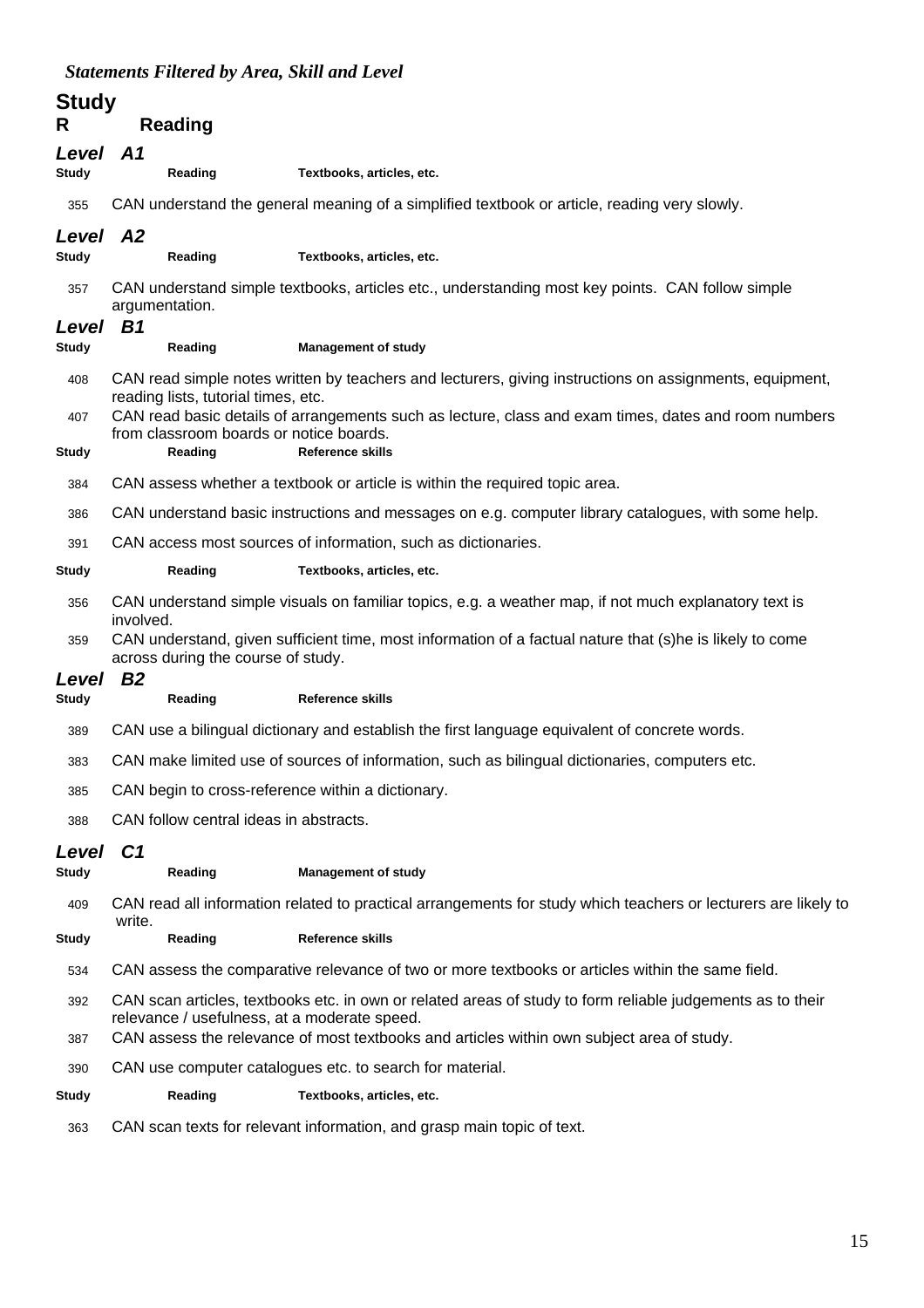CAN handle most textbooks, articles etc., within own area of expertise.

| Level<br>Study | C2<br>Reading                                     | Reference skills                                                                                     |
|----------------|---------------------------------------------------|------------------------------------------------------------------------------------------------------|
| 393            |                                                   | CAN access all sources of information quickly and reliably.                                          |
| 394            |                                                   | CAN assess appropriacy of source material quickly and reliably.                                      |
| 395            | multiple entries and understand cultural nuances. | CAN make full and effective use of dictionaries for productive and receptive purposes. CAN interpret |
| Study          | Reading                                           | Textbooks, articles, etc.                                                                            |
| 528            |                                                   | CAN read quickly enough to cope with the demands of an academic course.                              |
| 360            |                                                   | CAN understand abstract concepts and argumentation.                                                  |
| 529            |                                                   | CAN use appropriate strategies for efficient reading (skimming, scanning, etc.)                      |
| 530            |                                                   | CAN understand, cultural, literary or historical allusions.                                          |
|                |                                                   |                                                                                                      |

 CAN scan texts for relevant information, and grasp main topic of text, reading almost as quickly as a native speaker.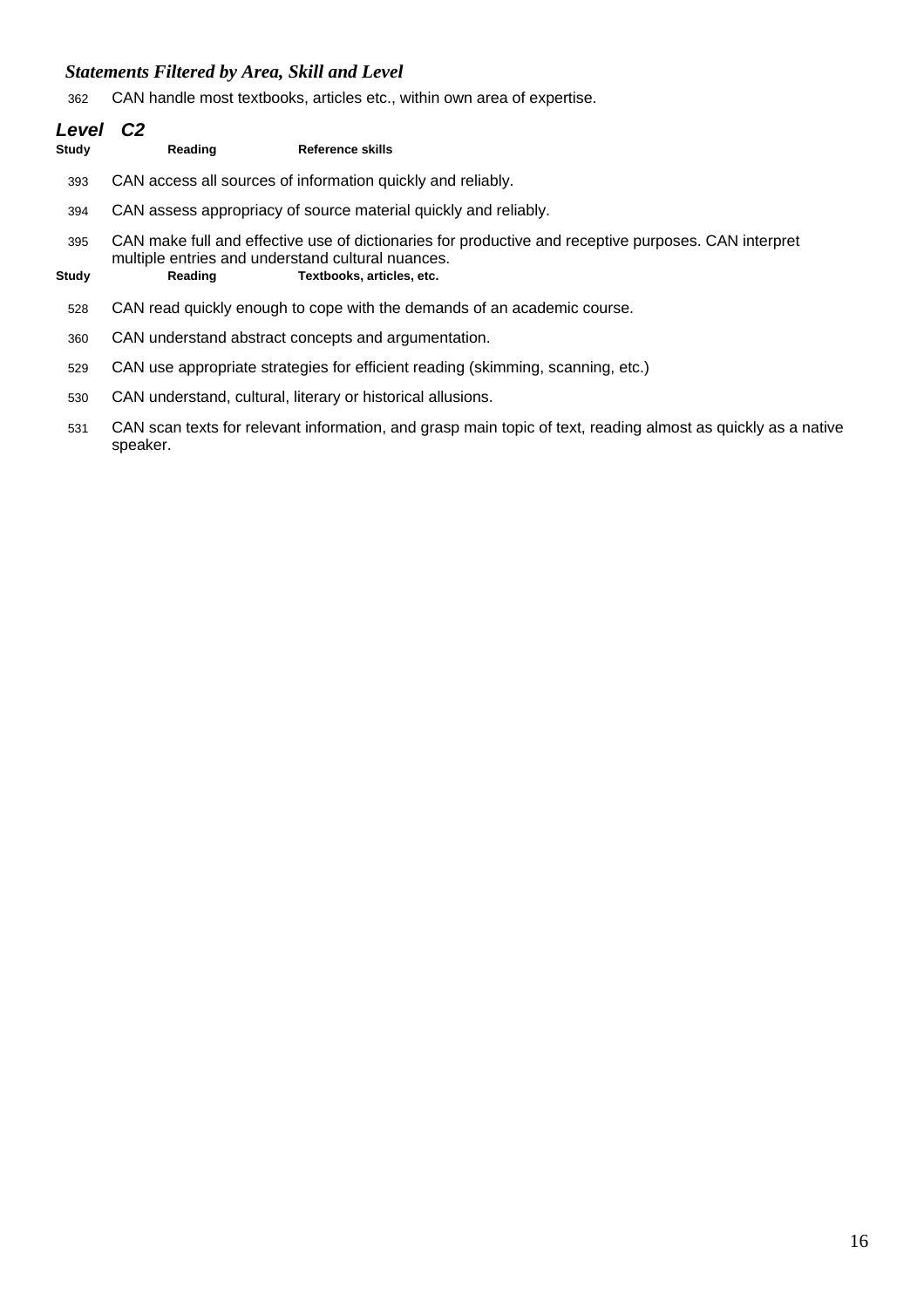# **Study**

| W        | <b>Writing</b> |
|----------|----------------|
| $l$ oval | - 70           |

| Level<br>Studv        | A2<br>Writing                                     | <b>Seminars and tutorials</b>                                                                                                                                                                                |
|-----------------------|---------------------------------------------------|--------------------------------------------------------------------------------------------------------------------------------------------------------------------------------------------------------------|
| 351                   |                                                   | CAN write down some information, provided that this is more or less dictated (for example, further reading                                                                                                   |
| Study                 | matter) and time is given for writing.<br>Writing | Textbooks, articles, etc.                                                                                                                                                                                    |
| 364                   | CAN make simple notes from written sources.       |                                                                                                                                                                                                              |
| Level<br><b>Study</b> | <b>B1</b><br>Writing                              | <b>Essays</b>                                                                                                                                                                                                |
| 370<br>Study          | vocabulary and grammar.<br>Writing                | CAN write a simple narrative or description, for example, 'My last holiday', with some inaccuracies in<br>Lectures, talks, presentations and demonstrations 1                                                |
|                       |                                                   |                                                                                                                                                                                                              |
| 327<br>Study          | matter) or written on the board.<br>Writing       | CAN write down some information at a lecture, if this is more or less dictated (for example further reading<br><b>Management of study</b>                                                                    |
| 411                   |                                                   | CAN note down times, dates and places given by teachers and lecturers.                                                                                                                                       |
| 410                   |                                                   | CAN copy times, dates and places from notices on classroom board or notice board.                                                                                                                            |
| Study                 | Writing                                           | <b>Reference skills</b>                                                                                                                                                                                      |
| 396                   | CAN make simple notes from written sources.       |                                                                                                                                                                                                              |
| <b>Study</b>          | Writing                                           | Textbooks, articles, etc.                                                                                                                                                                                    |
| 365                   |                                                   | CAN make notes from simple sources that will be of some limited use for essay or revision purposes.                                                                                                          |
| Level                 | <b>B2</b>                                         |                                                                                                                                                                                                              |
| <b>Study</b>          | Writing                                           | <b>Essays</b>                                                                                                                                                                                                |
| 372                   |                                                   | CAN present arguments, using a limited range of expression (vocabulary, grammatical structures).                                                                                                             |
| Study                 | Writing                                           | Lectures, talks, presentations and demonstrations 1                                                                                                                                                          |
| 328                   | purposes.                                         | CAN begin to make notes in second/foreign language that will be of some limited use for essay or revision                                                                                                    |
| Study                 | Writing                                           | <b>Management of study</b>                                                                                                                                                                                   |
| 413                   |                                                   | CAN cope with writing down changes to arrangements given by teachers and lecturers.                                                                                                                          |
| <b>Study</b>          | Writing                                           | <b>Reference skills</b>                                                                                                                                                                                      |
| 398                   | salient points.                                   | CAN make simple notes that will be of reasonable use for essay or revision purposes, capturing most                                                                                                          |
| 397                   |                                                   | CAN make notes from simple sources that will be of some limited use for essay or revision purposes.                                                                                                          |
| Study                 | Writing                                           | <b>Seminars and tutorials</b>                                                                                                                                                                                |
| 352<br><b>Study</b>   | Writing                                           | CAN make notes that will be of some limited use for essay or revision purposes, but IS UNLIKELY to be able<br>to take notes accurately unless time is given to write them down.<br>Textbooks, articles, etc. |
|                       |                                                   |                                                                                                                                                                                                              |

366 CAN make simple notes that are of reasonable use for essay or revision purposes, capturing most important points.

*Level C1*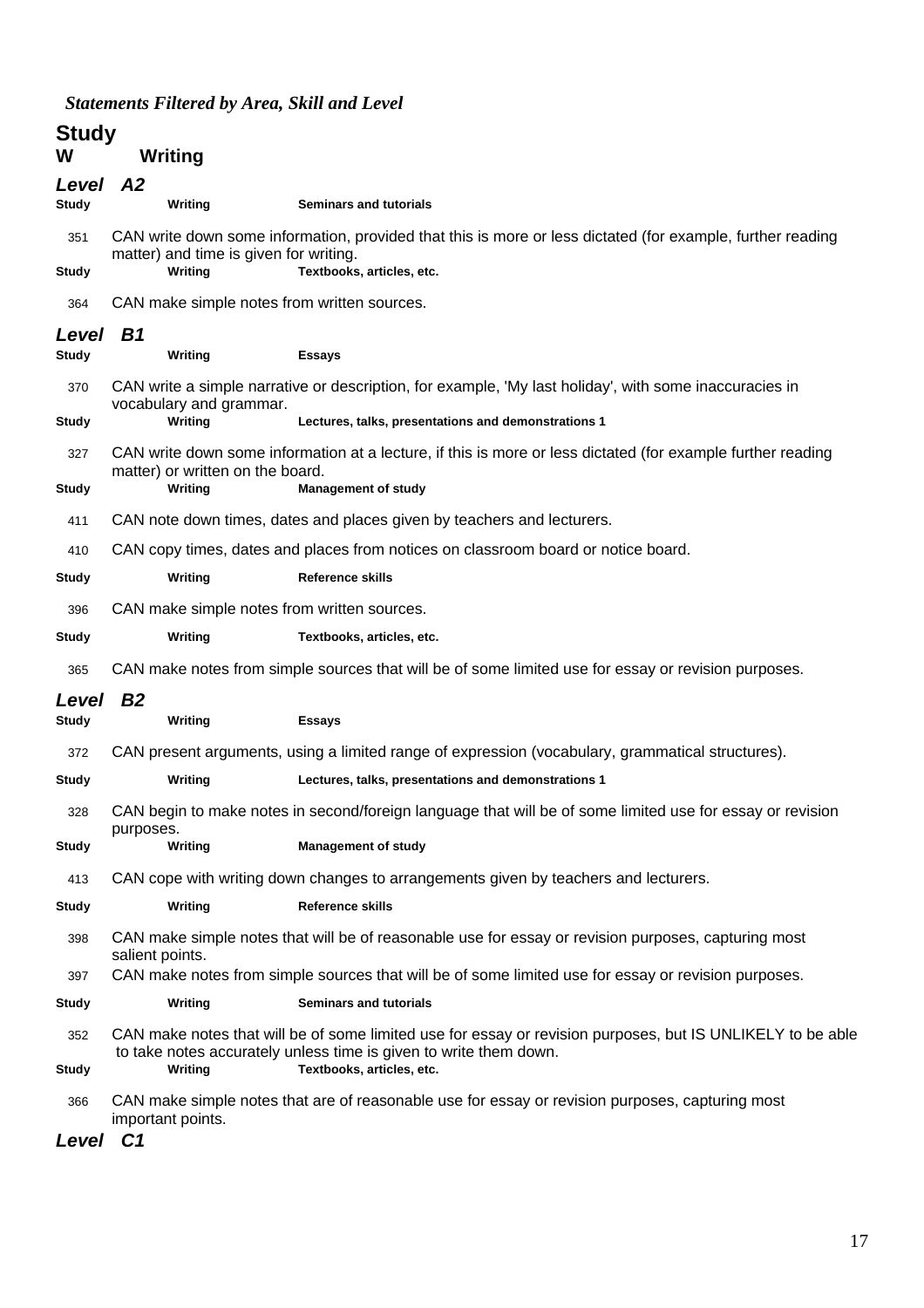| <b>Study</b>        | Writing                                | <b>Accounts</b>                                                                                                                                                                                                 |
|---------------------|----------------------------------------|-----------------------------------------------------------------------------------------------------------------------------------------------------------------------------------------------------------------|
| 378                 |                                        | CAN write a simple account of an experiment (methods, materials).                                                                                                                                               |
| <b>Study</b>        | Writing                                | <b>Essays</b>                                                                                                                                                                                                   |
| 373                 | throughout.                            | CAN write an essay with only occasional difficulties for the reader, whose message can be followed                                                                                                              |
| <b>Study</b>        | Writing                                | Lectures, talks, presentations and demonstrations 1                                                                                                                                                             |
| 329                 |                                        | CAN make notes that will be of reasonable use for essay or revision purposes.                                                                                                                                   |
| <b>Study</b>        | Writing                                | <b>Management of study</b>                                                                                                                                                                                      |
| 412<br><b>Study</b> | Writing                                | CAN write down details of all standard arrangements for assignments to be handed in, etc., as given<br>verbally or in notices by teachers and lecturers.<br>Reference skills                                    |
| 401                 |                                        | CAN select the most salient and relevant ideas and represent them clearly and briefly.                                                                                                                          |
| <b>Study</b>        | Writing                                | <b>Seminars and tutorials</b>                                                                                                                                                                                   |
| 353                 |                                        | CAN make notes that are of reasonable use for essay or revision purposes.                                                                                                                                       |
| Study               | Writing                                | Textbooks, articles, etc.                                                                                                                                                                                       |
| 367                 |                                        | CAN make useful notes from written sources, capturing abstract concepts and relationships between ideas.                                                                                                        |
| 369                 |                                        | CAN select the most salient and relevant ideas and represent them clearly and briefly.                                                                                                                          |
| Level               | C <sub>2</sub>                         |                                                                                                                                                                                                                 |
| <b>Study</b>        | Writing                                | <b>Accounts</b>                                                                                                                                                                                                 |
| 379                 | results in practical terms.            | CAN write an account of an experiment and demonstrate basic understanding of work done. CAN explain<br>CAN write an account of an experiment with only occasional errors, and support conclusions adequately.   |
| 380                 |                                        |                                                                                                                                                                                                                 |
| 382<br>533          | CAN use conventional report structure. | CAN display sensitivity to the conventions of presentation and 'politeness' (impersonal style, appropriate<br>use of modality to reflect the degree of confidence with which the conclusions are presented).    |
| 381                 |                                        | CAN write a fully adequate account of an experiment, present a theoretical background and draw                                                                                                                  |
| Study               | conclusions.<br>Writing                | Essays                                                                                                                                                                                                          |
| 377                 |                                        | CAN produce text which is proof-read and laid out in accordance with relevant conventions.                                                                                                                      |
| 371                 |                                        | CAN write an 'academic' essay which can be followed most of the time.                                                                                                                                           |
| 374                 |                                        | CAN write an essay that shows an ability to communicate with few difficulties for the reader. The essay<br>shows a good organizational structure, which enables the message to be followed without much effort. |
| 376                 |                                        | CAN write with an understanding of the style and content appropriate to the task.                                                                                                                               |
| 375                 |                                        | CAN present and support arguments well. IS UNLIKELY to make more than occasional errors of grammar,                                                                                                             |
| <b>Study</b>        | vocabulary or punctuation.<br>Writing  | Lectures, talks, presentations and demonstrations 1                                                                                                                                                             |
| 330                 |                                        | CAN make accurate and complete notes during the course of a lecture, which meet requirements.                                                                                                                   |
| 522                 |                                        | CAN maintain concentration during a long lecture.                                                                                                                                                               |
| <b>Study</b>        | Writing                                | Reference skills                                                                                                                                                                                                |
| 535                 |                                        | CAN make notes selectively, abbreviating sentences successfully.                                                                                                                                                |
| 399                 |                                        | CAN make useful notes from written sources, capturing abstract concepts and relationships between ideas.                                                                                                        |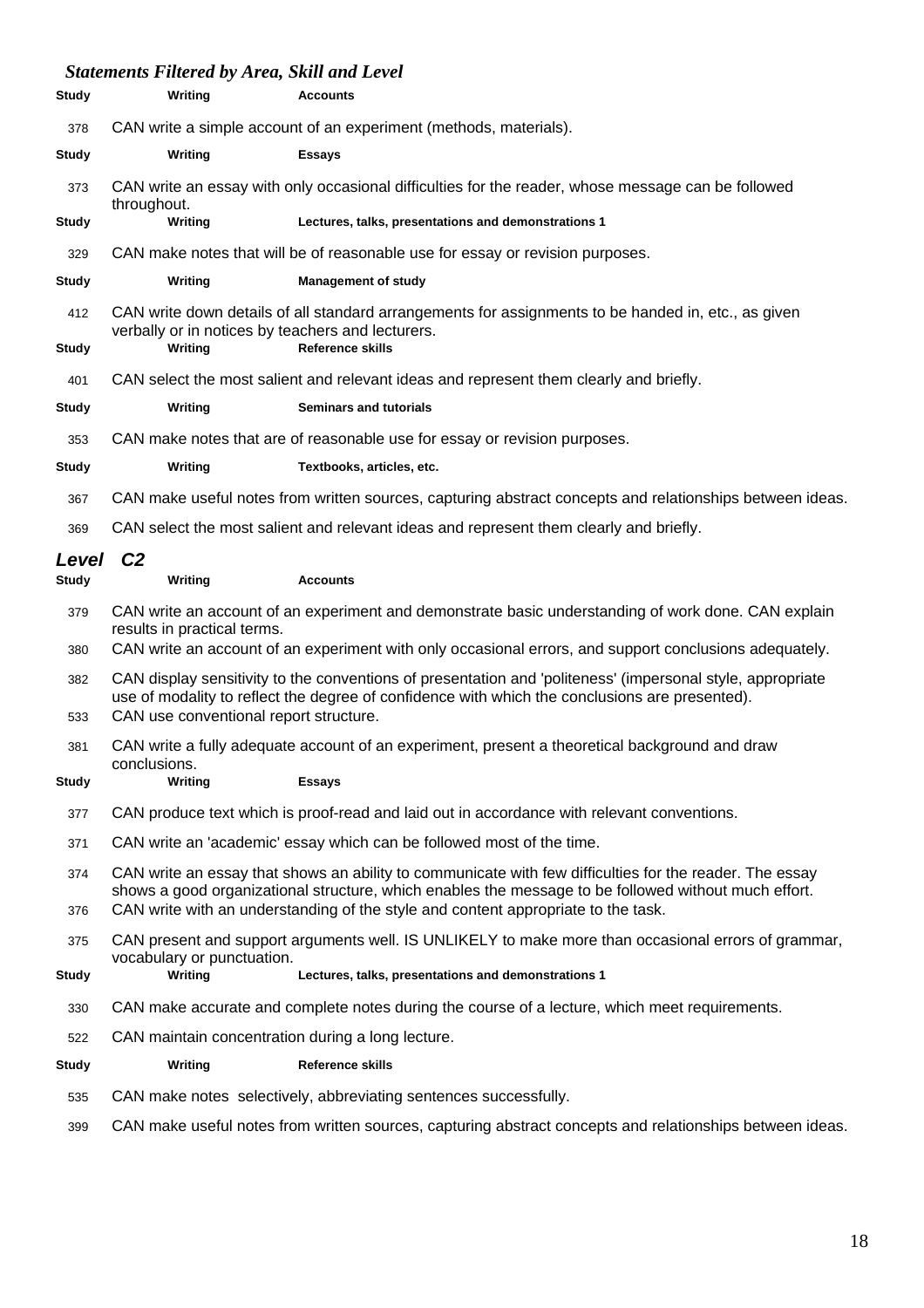- CAN paraphrase and summarize effectively.
- **Study Writing Seminars and tutorials**
- CAN make accurate and complete notes during the course of a seminar or tutorial.
- **Study Writing Textbooks, articles, etc.**
- CAN paraphrase or summarize effectively.
- CAN make notes selectively, abbreviating sentences successfully.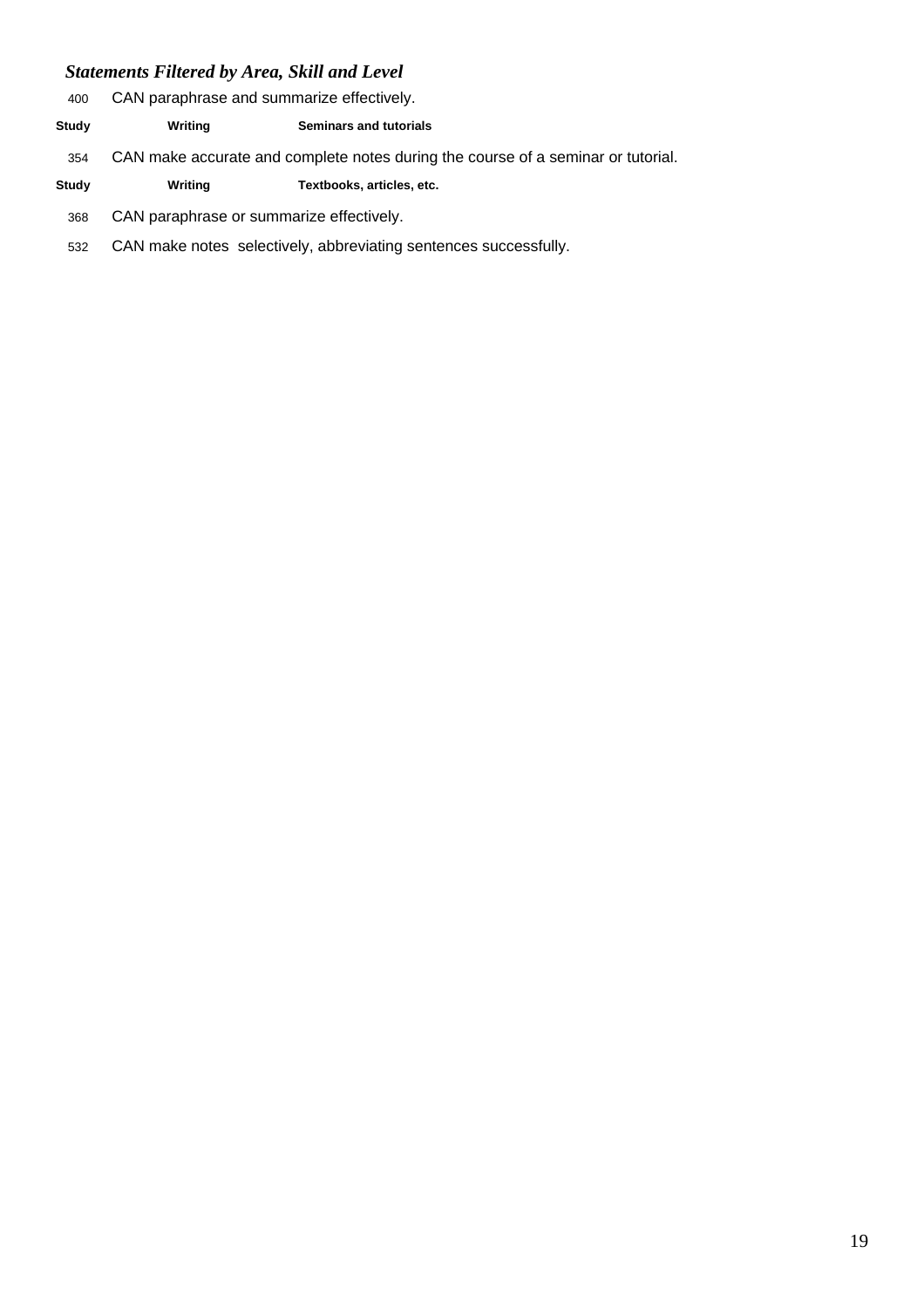| <b>Work</b>      |                                                                                                                                                                                                                                                       |
|------------------|-------------------------------------------------------------------------------------------------------------------------------------------------------------------------------------------------------------------------------------------------------|
| LS               | Listening / speaking                                                                                                                                                                                                                                  |
| Level A1<br>Work | Listening / speaking Work-related services 1                                                                                                                                                                                                          |
| 204              | CAN understand simple replies, for example 'Yes. We will deliver on Friday.'                                                                                                                                                                          |
| Level A2<br>Work | Listening / speaking Formal presentations and demonstrations                                                                                                                                                                                          |
| 258<br>259       | CAN understand the general meaning of a presentation made at a conference if language is simple and<br>backed up by visuals or video.<br>CAN ask for clarification, and understand simple replies.                                                    |
| Work             | Listening / speaking Meetings and seminars                                                                                                                                                                                                            |
| 245<br>Work      | CAN express opinions in simple terms, for example, 'I don't agree', provided that the question/issue has<br>been put clearly and simply.<br>Listening / speaking Telephone                                                                            |
| 310              | CAN receive simple messages.                                                                                                                                                                                                                          |
| 309<br>Work      | CAN make an outgoing call and pass on simple, prepared messages, for example 'Mr X's flight is late; he<br>will arrive this afternoon'.<br>Listening / speaking Work-related services 1                                                               |
| 203              | CAN state simple requirements within own job area, for example 'I want to order 25 of '.                                                                                                                                                              |
| 207<br>Work      | CAN exchange opinions on familiar, predictable matters, for example, involving straightforward discussions<br>of the 'This is better because' type.<br>Listening / speaking Work-related services 2                                                   |
|                  | CAN pass on messages of a routine kind.                                                                                                                                                                                                               |
| 222              | CAN offer some help to a client/customer, for example, I'll give you our new catalogue'.                                                                                                                                                              |
| 219              |                                                                                                                                                                                                                                                       |
| 218              | CAN take and pass on simple messages of a routine kind, for example 'Fri. Mtg. 10 a.m.                                                                                                                                                                |
| 217              | CAN understand simple instructions such as 'Send this letter to Ms X'.                                                                                                                                                                                |
| Level B1<br>Work | Listening / speaking Formal presentations and demonstrations                                                                                                                                                                                          |
| 257              | CAN follow a simple presentation/demonstration and understand explanations with reference to a product<br>or topic within own area of expertise.<br>CAN understand a presentation made at a conference.                                               |
| 264<br>Work      | Listening / speaking Telephone                                                                                                                                                                                                                        |
|                  |                                                                                                                                                                                                                                                       |
| 311<br>Work      | CAN take more complex messages, provided that the caller dictates these clearly and sympathetically.<br>Listening / speaking Work-related services 1                                                                                                  |
|                  | CAN ask questions of a fact-finding nature, for example establishing what is wrong with a machine, and                                                                                                                                                |
| 205<br>206       | understand simple replies.<br>CAN state routine requirements within own area of work (e.g. asking for typing to be done).                                                                                                                             |
| Work             | Listening / speaking Work-related services 2                                                                                                                                                                                                          |
| 224              | CAN offer advice to clients within own job area on simple matters (e.g. 'This model will give you better<br>copies, but it is more expensive').<br>CAN summarize a letter received in his/her first language for someone who does not understand that |
| 229              | language.                                                                                                                                                                                                                                             |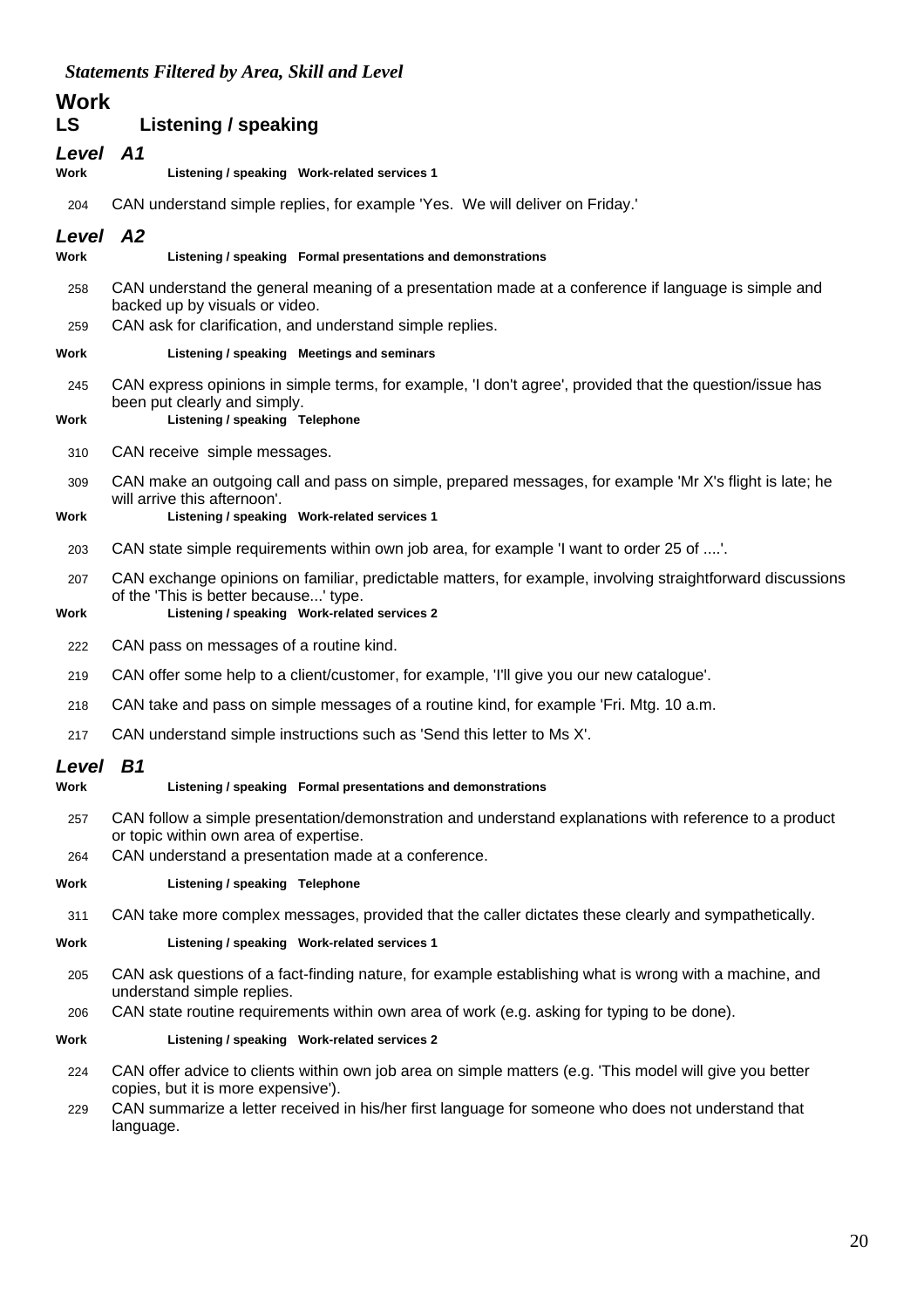- 223 CAN take a routine order, provided that this is restricted to matters such as quantity, delivery date, etc.
- 221 CAN greet a visitor and engage in a limited conversation for a short period of time, for example enquiring about a visitor's journey, hotel etc. CAN deal with predictable requests from a visitor, for example 'Can you arrange a taxi for the airport?'

| Level B <sub>2</sub><br>Work | Listening / speaking Formal presentations and demonstrations                                                                                                                                                                                                                                                                                                                                                                                                                                |
|------------------------------|---------------------------------------------------------------------------------------------------------------------------------------------------------------------------------------------------------------------------------------------------------------------------------------------------------------------------------------------------------------------------------------------------------------------------------------------------------------------------------------------|
| 261<br>262                   | CAN give a simple, prepared presentation/demonstration on a familiar topic, for example a product, and<br>answer most questions of a factual nature about it. CAN answer predictable questions.<br>CAN both follow and give a presentation/demonstration of a practical nature.                                                                                                                                                                                                             |
| 260<br>Work                  | CAN follow a presentation/demonstration concerning a physical object, e.g. a product. CAN ask for factual<br>information and understand the answer.<br>Listening / speaking Meetings and seminars                                                                                                                                                                                                                                                                                           |
| 246<br>247                   | CAN make a limited contribution to meetings on practical matters, for example problem-solving, where the<br>level of language employed is relatively simple.<br>CAN express her/his own opinion, and present arguments to a limited extent.                                                                                                                                                                                                                                                 |
| 249                          | CAN understand most of what takes place.                                                                                                                                                                                                                                                                                                                                                                                                                                                    |
| 244<br>Work                  | CAN take part in a routine meeting or seminar on familiar topics, exchanging factual information through<br>question and answer or through receiving instructions.<br>Listening / speaking Telephone                                                                                                                                                                                                                                                                                        |
| 312<br>Work                  | CAN take or leave routine messages, ask for clarification or elaboration where these are not expressed<br>clearly, with only occasional misunderstanding of facts.<br>Listening / speaking Work-related services 1                                                                                                                                                                                                                                                                          |
| 209                          | CAN put her/his point across persuasively when talking, for example about a familiar product.                                                                                                                                                                                                                                                                                                                                                                                               |
| Work                         | Listening / speaking Work-related services 2                                                                                                                                                                                                                                                                                                                                                                                                                                                |
| 225<br>232<br>226            | CAN take dictation provided that the dictation is delivered clearly, at a reasonable pace and the opportunity<br>is given to check what has been dictated. IS LIKELY to have to check some of the vocabulary dictated.<br>CAN take dictation on most matters likely to arise within own area of expertise, but IS LIKELY to need to<br>refer to a dictionary to check spelling etc.<br>CAN take and pass on most messages that are likely to require attention during a normal working day. |
| Level<br>Work                | C <sub>1</sub><br>Listening / speaking Formal presentations and demonstrations                                                                                                                                                                                                                                                                                                                                                                                                              |
| 517                          | CAN deal with unpredictable questions.                                                                                                                                                                                                                                                                                                                                                                                                                                                      |
| Work                         | Listening / speaking Meetings and seminars                                                                                                                                                                                                                                                                                                                                                                                                                                                  |
| 248                          | CAN contribute effectively to meetings and seminars within own area of work.                                                                                                                                                                                                                                                                                                                                                                                                                |
| 251<br>Work                  | CAN follow discussion and argument with only occasional need for clarification. MAY NOT always know<br>appropriate technical terms, but possesses good compensation strategies to overcome inadequacies.<br>Listening / speaking Telephone                                                                                                                                                                                                                                                  |
| 313                          | CAN use the telephone for most purposes.                                                                                                                                                                                                                                                                                                                                                                                                                                                    |

**Work Listening / speaking Work-related services 1**

- 211 CAN argue his/her case effectively, justifying, if necessary, a need for service and specifying needs precisely.
- 538 When making requests, CAN deal with unpredictable replies and difficulties.
- 208 CAN give detailed information and state detailed requirements within familiar area of work.
- **Work Listening / speaking Work-related services 2**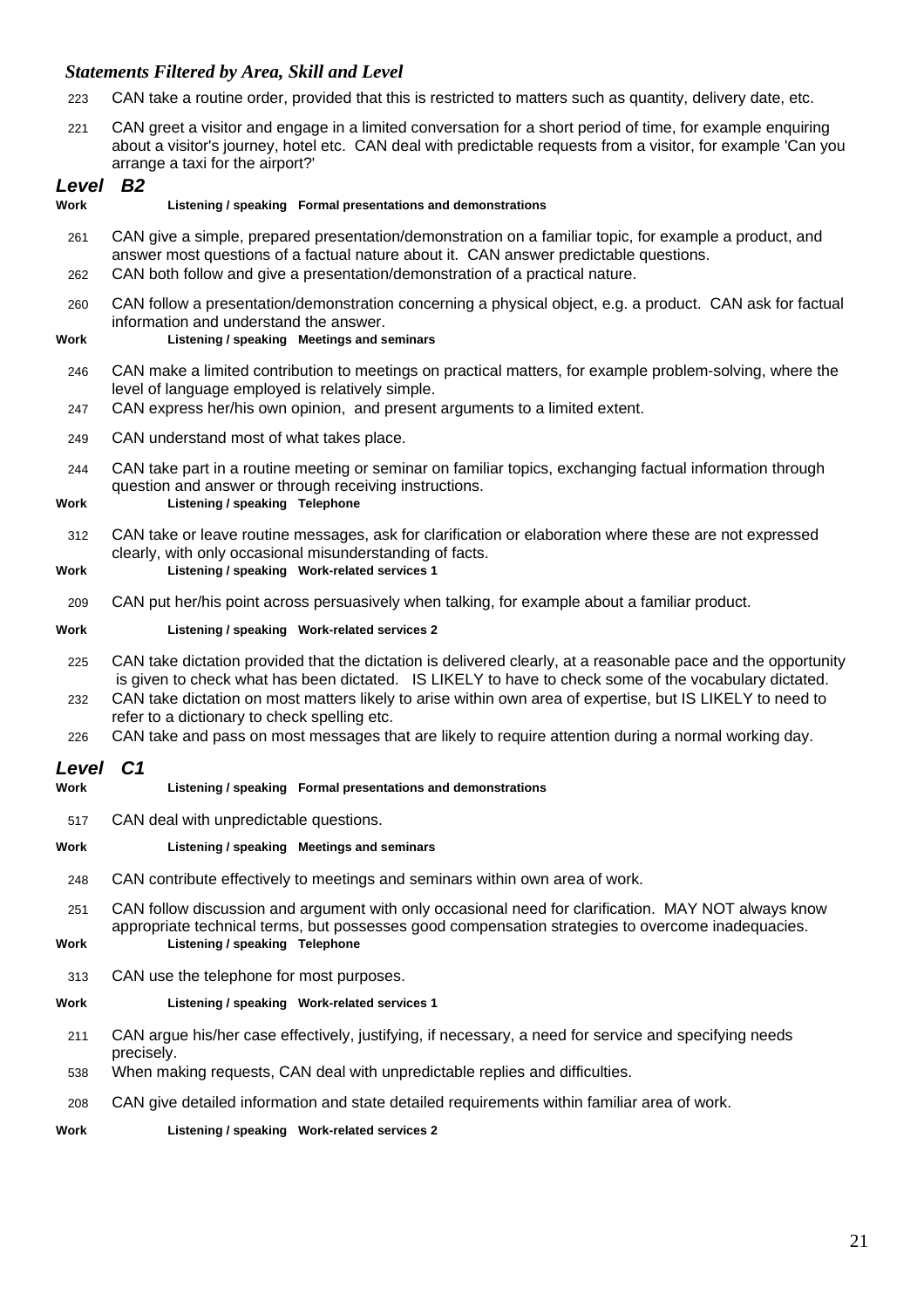- 227 CAN give detailed information and deal with most routine problems that are likely to arise.
- 228 CAN take dictation on most matters likely to arise at work.
- 230 CAN engage in an extended conversation with a visitor on matters within her/his authority/competence.
- 231 CAN answer questions outside own immediate area of work.

#### *Level C2*

- **Work Listening / speaking Formal presentations and demonstrations** 263 CAN both follow and give a presentation, demonstration or explanation of, for example, a product or system, dealing with information of a complex nature. **Work Listening / speaking Meetings and seminars** 250 CAN argue effectively for or against a case, and has sufficient language to be able to talk about/discuss
- 

most aspects of her/his work. **Work Listening / speaking Telephone**

519 CAN use the telephone confidently, even if the line is bad or the caller has a non-standard accent.

#### **Work Listening / speaking Work-related services 1**

210 CAN ask questions outside own immediate area of work (e.g. asking for external legal or financial advice).

#### **Work Listening / speaking Work-related services 2**

233 CAN advise on/handle complex, delicate or contentious issues, e.g. legal or financial situations.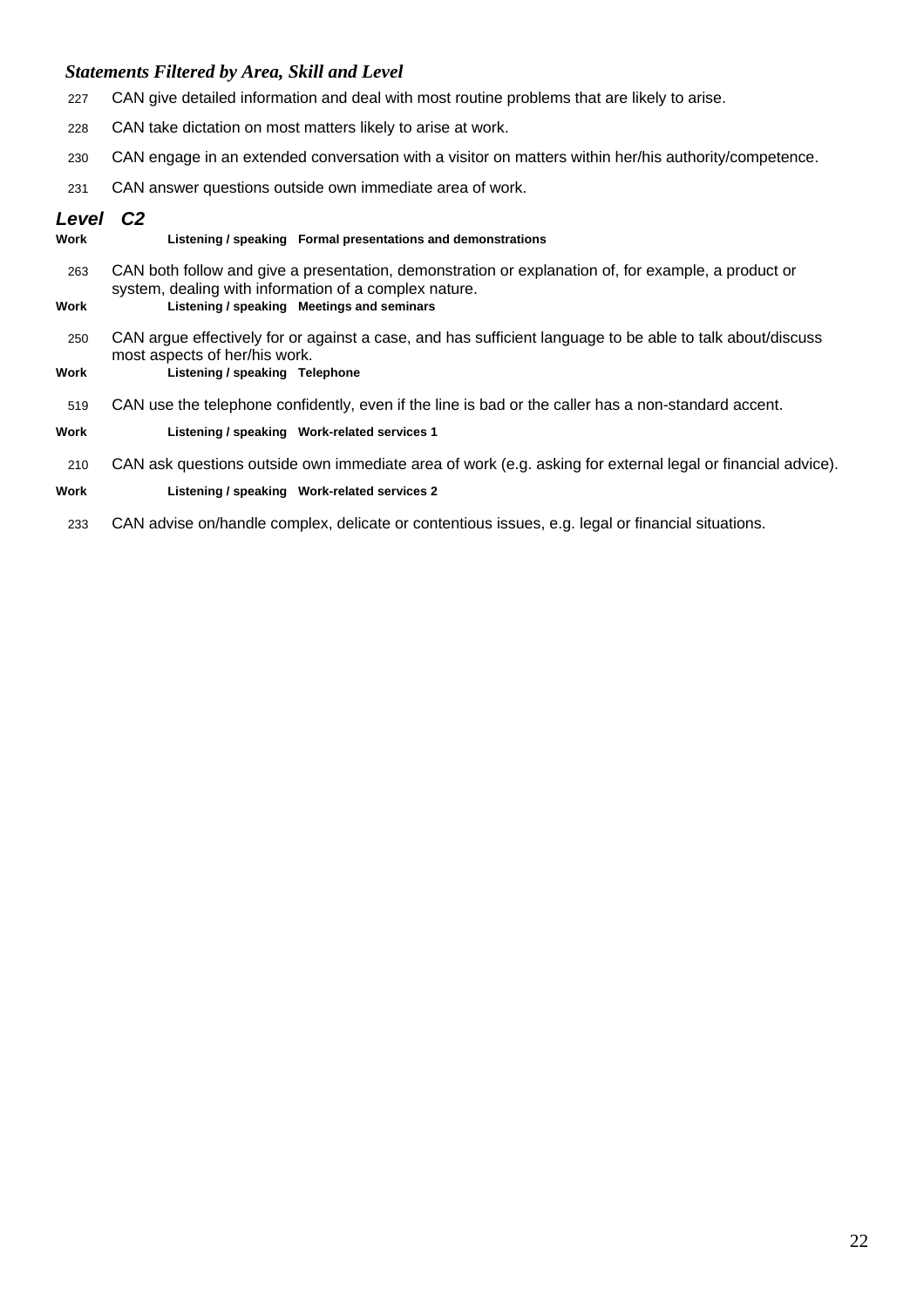## **Work**

## **R Reading**

| R             | <b>Reading</b>                                                                                                                                                                                                                                                                           |                                                                                                                                                                                                                        |  |
|---------------|------------------------------------------------------------------------------------------------------------------------------------------------------------------------------------------------------------------------------------------------------------------------------------------|------------------------------------------------------------------------------------------------------------------------------------------------------------------------------------------------------------------------|--|
| Level         | A2                                                                                                                                                                                                                                                                                       |                                                                                                                                                                                                                        |  |
| Work          | Reading                                                                                                                                                                                                                                                                                  | Instructions and guidelines                                                                                                                                                                                            |  |
| 302           | CAN understand instructions, given some means of checking understanding, as long as they are simple,<br>brief and illustrated in some way.                                                                                                                                               |                                                                                                                                                                                                                        |  |
| 301           | CAN understand instructions of the type given on fax machines and photocopiers and straightforward<br>instructions in a manual where these are illustrated by diagrams etc., the equipment/product is familiar and<br>understanding does not rely on comprehension of a continuous text. |                                                                                                                                                                                                                        |  |
| 300           | the form of a command.                                                                                                                                                                                                                                                                   | CAN understand standard notices at work, for example safety instructions, where these are expressed in                                                                                                                 |  |
| Work          | Reading                                                                                                                                                                                                                                                                                  | Publicly available information                                                                                                                                                                                         |  |
| 294           | CAN understand a short product description within own work area, provided that this is expressed in simple<br>language and does not contain unpredictable detail.                                                                                                                        |                                                                                                                                                                                                                        |  |
| Work          | Reading                                                                                                                                                                                                                                                                                  | Reports (of substantial length and formality)                                                                                                                                                                          |  |
| 282           | CAN understand a short report on a familiar matter, provided that it is clearly expressed in simple language,<br>the contents are predictable, and enough time is given.                                                                                                                 |                                                                                                                                                                                                                        |  |
| 283           | time is given.                                                                                                                                                                                                                                                                           | CAN understand most short reports of a predictable nature that (s)he is likely to meet, provided enough                                                                                                                |  |
| Level<br>Work | B <sub>1</sub><br>Reading                                                                                                                                                                                                                                                                | Correspondence                                                                                                                                                                                                         |  |
|               |                                                                                                                                                                                                                                                                                          |                                                                                                                                                                                                                        |  |
| 270           | CAN understand and act on a standard letter, for example an order, within own work area.                                                                                                                                                                                                 |                                                                                                                                                                                                                        |  |
| 271           | CAN recognize and understand at least partially the general meaning of a non-routine letter within own<br>work area.                                                                                                                                                                     |                                                                                                                                                                                                                        |  |
| 269<br>Work   | CAN identify standard types of letters such as orders, complaints, appointments, enquiries, etc., and pass<br>these on to the appropriate person for action.<br>Instructions and guidelines<br>Reading                                                                                   |                                                                                                                                                                                                                        |  |
| 304           | CAN understand instructions, procedures etc. within own job area.                                                                                                                                                                                                                        |                                                                                                                                                                                                                        |  |
| 303<br>Work   | Reading                                                                                                                                                                                                                                                                                  | CAN understand instructions, for example in a manual, in the form of a continuous text, provided that (s)he<br>is familiar with the type of product, equipment etc. being explained.<br>Publicly available information |  |
| 293           |                                                                                                                                                                                                                                                                                          | CAN get basic, factual information in his/her own area of expertise, e.g. in a manual.                                                                                                                                 |  |
| 296           | CAN understand a factual article or press release within own area of expertise, provided that the language<br>used is straightforward and the facts presented do not, for example, overthrow an accepted hypothesis or<br>involve argumentation of an unfamiliar kind.                   |                                                                                                                                                                                                                        |  |
| 297           |                                                                                                                                                                                                                                                                                          | CAN understand the general meaning of a theoretical article within own work area.                                                                                                                                      |  |
| 292           | CAN understand basic, factual information within own work area, for example from plans and diagrams.                                                                                                                                                                                     |                                                                                                                                                                                                                        |  |
| Level<br>Work | <b>B2</b><br>Reading                                                                                                                                                                                                                                                                     | Correspondence                                                                                                                                                                                                         |  |
| 273           |                                                                                                                                                                                                                                                                                          | CAN understand the general meaning of non-routine letters, and understand most of the content.                                                                                                                         |  |
| 274           | CAN understand most correspondence likely to be received.                                                                                                                                                                                                                                |                                                                                                                                                                                                                        |  |
| Work          | Reading                                                                                                                                                                                                                                                                                  | Publicly available information                                                                                                                                                                                         |  |
| 295           |                                                                                                                                                                                                                                                                                          | CAN understand most factual product literature within own work area.                                                                                                                                                   |  |
| Work          | Reading                                                                                                                                                                                                                                                                                  | Reports (of substantial length and formality)                                                                                                                                                                          |  |
|               |                                                                                                                                                                                                                                                                                          |                                                                                                                                                                                                                        |  |

284 CAN understand the general meaning of reports dealing with, for example, conditions and advice.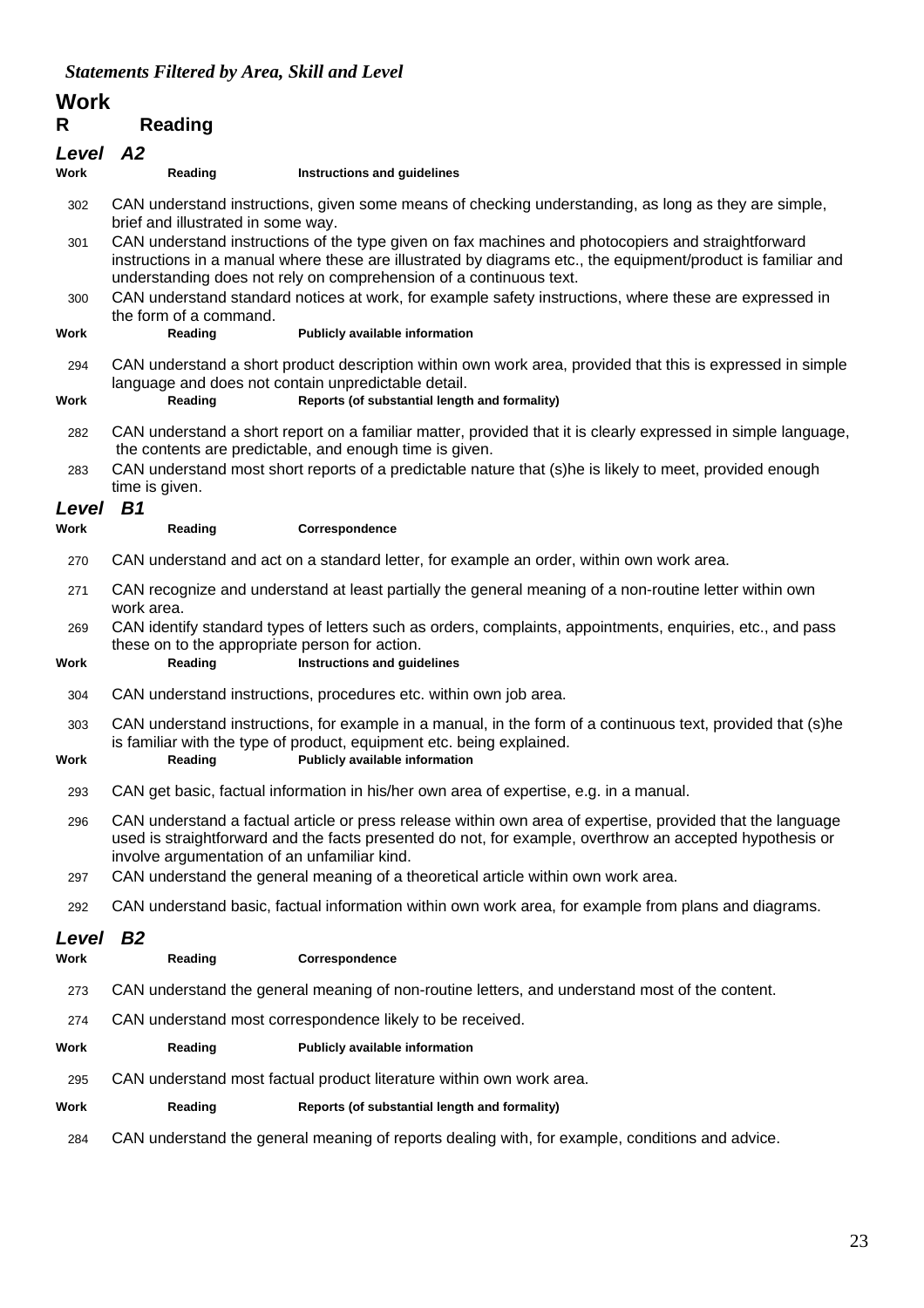285 CAN understand the general meaning of a report even if the topic is not entirely predictable.

| Level       | C <sub>1</sub>                                                                                                                                                          |                                                                                                               |  |
|-------------|-------------------------------------------------------------------------------------------------------------------------------------------------------------------------|---------------------------------------------------------------------------------------------------------------|--|
| <b>Work</b> | Reading                                                                                                                                                                 | Correspondence                                                                                                |  |
| 518         | CAN understand correspondence expressed in non-standard language.                                                                                                       |                                                                                                               |  |
| <b>Work</b> | Reading                                                                                                                                                                 | Instructions and guidelines                                                                                   |  |
| 539         | CAN understand instructions giving detailed warnings, advice, conditions etc.                                                                                           |                                                                                                               |  |
| 305         | CAN understand the intention of instructions etc. outside own immediate job area.                                                                                       |                                                                                                               |  |
| Work        | Reading                                                                                                                                                                 | Publicly available information                                                                                |  |
| 298         | CAN understand at least the general meaning of more complex articles without serious misunderstanding.                                                                  |                                                                                                               |  |
| Work        | Reading                                                                                                                                                                 | Reports (of substantial length and formality)                                                                 |  |
| 286         | CAN, within a reasonably short time, understand most reports that (s)he is likely to come across.                                                                       |                                                                                                               |  |
| Level       | C <sub>2</sub>                                                                                                                                                          |                                                                                                               |  |
| <b>Work</b> | Reading                                                                                                                                                                 | Correspondence                                                                                                |  |
| 275         | CAN understand correspondence, including letters etc. of a specialist nature, for example those dealing<br>with legal points, contracts and similar specialist letters. |                                                                                                               |  |
| Work        | Reading                                                                                                                                                                 | Publicly available information                                                                                |  |
| 299         | CAN understand most articles likely to be encountered during the course of her/his work, including complex<br>ideas expressed in complex language.                      |                                                                                                               |  |
| Work        | Reading                                                                                                                                                                 | Reports (of substantial length and formality)                                                                 |  |
| 287         | of a complex report.                                                                                                                                                    | CAN understand the reports that (s)he is likely to come across, including the finer points, implications etc. |  |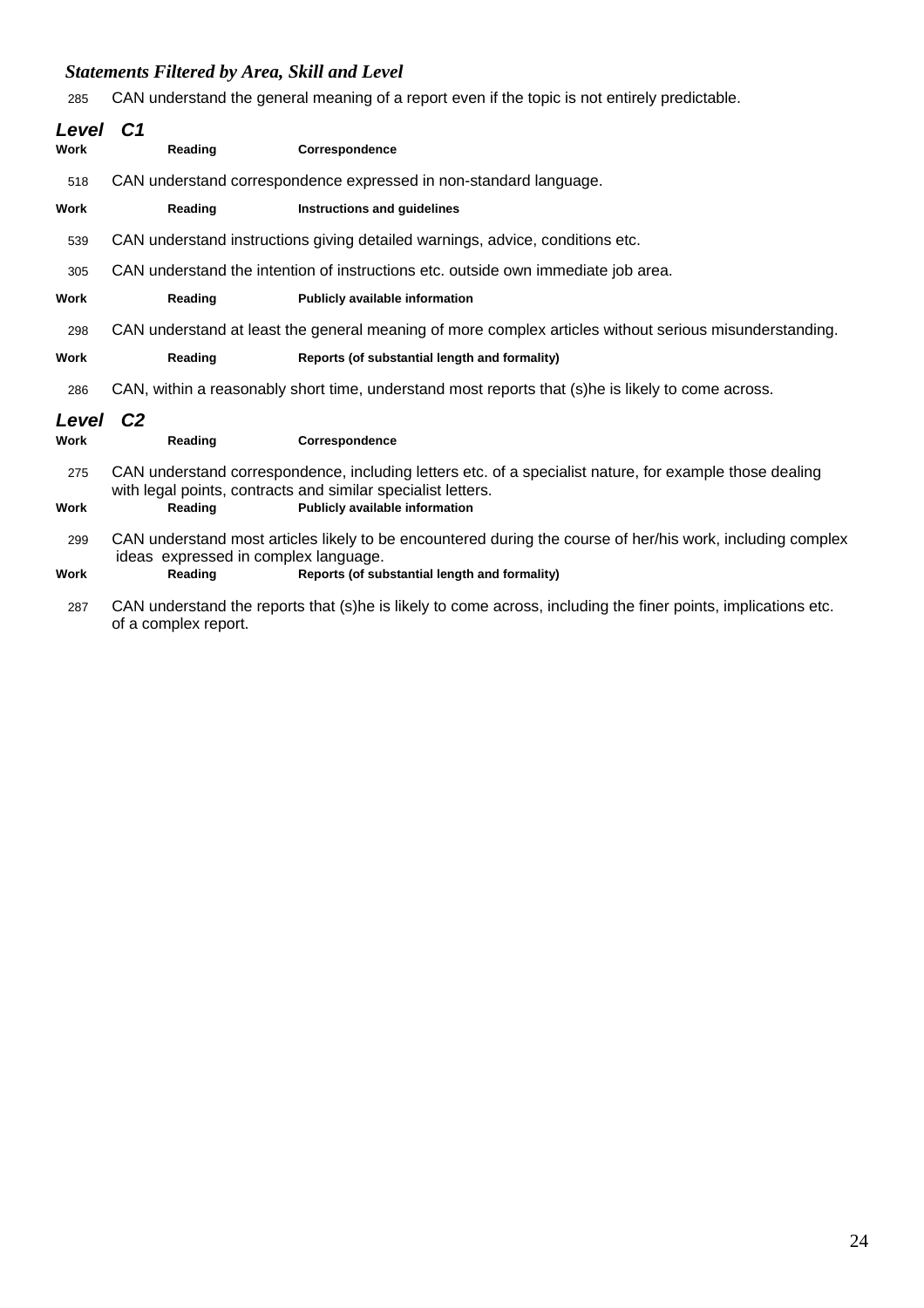| <b>Work</b><br>W | Writing                                                                                                                                                                                                                                                |                                                                                                       |  |
|------------------|--------------------------------------------------------------------------------------------------------------------------------------------------------------------------------------------------------------------------------------------------------|-------------------------------------------------------------------------------------------------------|--|
| Level A1         |                                                                                                                                                                                                                                                        |                                                                                                       |  |
| Work             | Writing                                                                                                                                                                                                                                                | Correspondence                                                                                        |  |
| 276              | CAN leave a simple message giving information on e.g. where he/she has gone, what time he/she will be<br>back.                                                                                                                                         |                                                                                                       |  |
| Work             | Writing                                                                                                                                                                                                                                                | <b>Work-related services 1</b>                                                                        |  |
| 212              | CAN write a simple routine request to a colleague, of the 'Can I have 20 X, please?' type.                                                                                                                                                             |                                                                                                       |  |
| Level A2<br>Work | Writing                                                                                                                                                                                                                                                | Formal presentations and demonstrations                                                               |  |
| 265<br>Work      | CAN make notes at a presentation/demonstration where the subject matter is either familiar and predictable<br>or the presenter allows for clarification and note-taking.<br>Writing<br><b>Work-related services 1</b>                                  |                                                                                                       |  |
| 213              | CAN write a short, comprehensible note of request to a colleague or known contact in another company.                                                                                                                                                  |                                                                                                       |  |
| Work             | Writing                                                                                                                                                                                                                                                | <b>Work-related services 2</b>                                                                        |  |
| 240              | CAN make notes for his/her own purposes.                                                                                                                                                                                                               |                                                                                                       |  |
| 234              | CAN note down simple, predictable instructions/requests, for example the quantity required by a client,<br>delivery date etc.                                                                                                                          |                                                                                                       |  |
| Level<br>Work    | B <sub>1</sub><br>Writing                                                                                                                                                                                                                              | Correspondence                                                                                        |  |
| 277              | CAN write straightforward, routine letters of a factual nature, for example a letter of enquiry; but her/his<br>work will require to be checked.                                                                                                       |                                                                                                       |  |
| Work             | Writing                                                                                                                                                                                                                                                | <b>Work-related services 1</b>                                                                        |  |
| 214              | checked.                                                                                                                                                                                                                                               | CAN write requests for goods, services, etc. on a range of routine matters, but MAY need to get these |  |
| Work             | Writing                                                                                                                                                                                                                                                | <b>Work-related services 2</b>                                                                        |  |
| 239              | CAN note down simple, predictable instructions if asked directly to do so, and given time to do so before<br>the meeting proceeds.                                                                                                                     |                                                                                                       |  |
| 235              | CAN record a routine order with little risk of inaccuracy, provided that the opportunity is given to check the<br>order against the client's wishes.                                                                                                   |                                                                                                       |  |
| Level            | B <sub>2</sub>                                                                                                                                                                                                                                         |                                                                                                       |  |
| Work             | Writing                                                                                                                                                                                                                                                | Correspondence                                                                                        |  |
| 278              |                                                                                                                                                                                                                                                        | CAN write a non-routine letter where this is restricted to matters of fact.                           |  |
| Work             | Writing                                                                                                                                                                                                                                                | Formal presentations and demonstrations                                                               |  |
| 267              | expertise.                                                                                                                                                                                                                                             | CAN make notes on most matters likely to arise during a presentation/demonstration within own area of |  |
| Work             | Writing                                                                                                                                                                                                                                                | Instructions and guidelines                                                                           |  |
| 306<br>307       | CAN write a continuous set of instructions, for example a section of an operating manual, provided that they<br>are simple and of limited length. WILL need to have work checked.<br>CAN draft a set of straightforward instructions, regulations etc. |                                                                                                       |  |
| Work             | Writing                                                                                                                                                                                                                                                | <b>Meetings and seminars</b>                                                                          |  |
| 254              |                                                                                                                                                                                                                                                        | CAN make notes on most matters likely to arise within own area of expertise.                          |  |
| 255              |                                                                                                                                                                                                                                                        | CAN make notes that are useful to both her/himself and to colleagues.                                 |  |